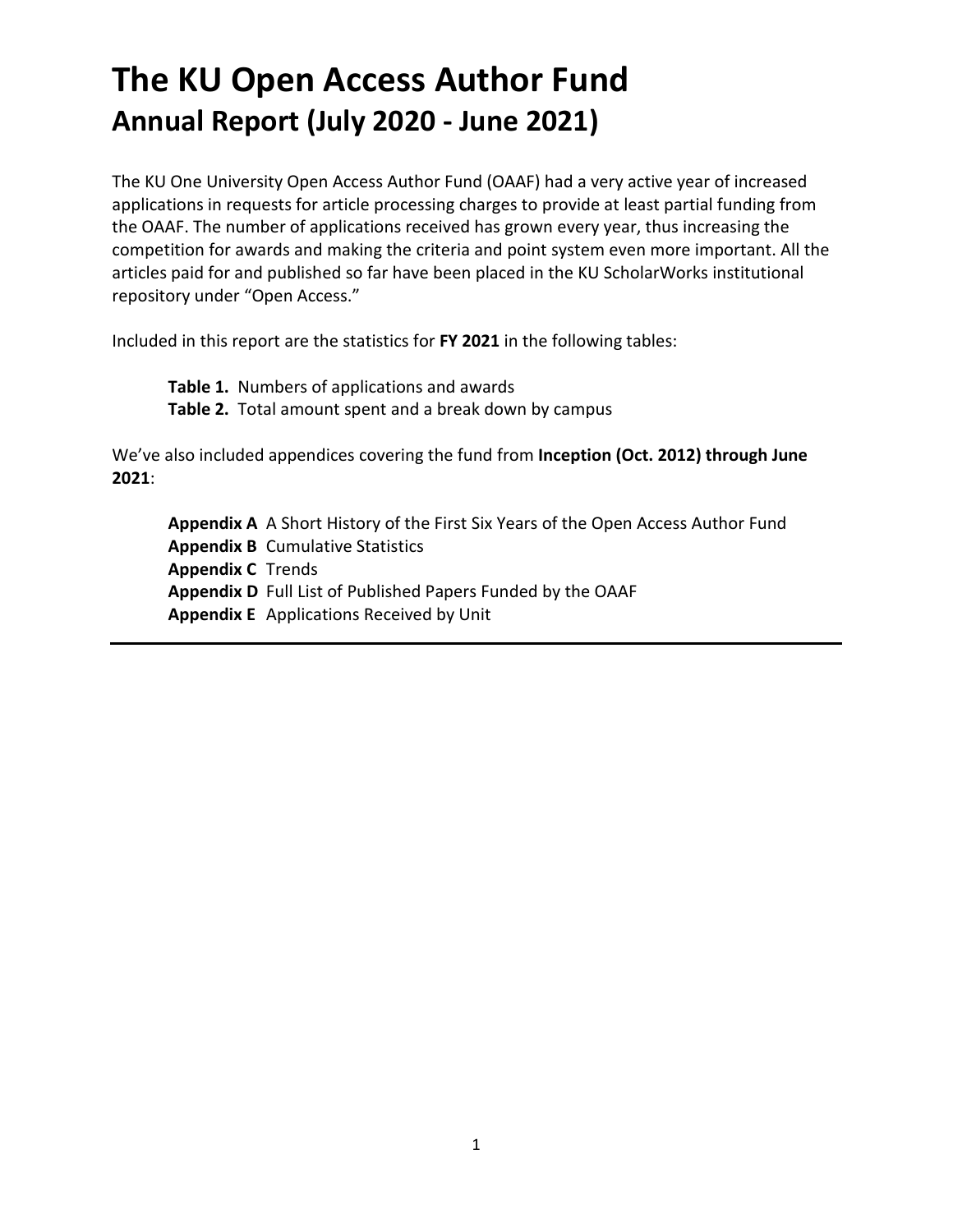## **Table 1. Statistics for FY 2021**

When compared to the figures from the previous fiscal year (July 2019-June 2020), there was a 31% increase in the number of applications received, which led to an increase in applicants rejected due to limited funds. The number of awards that were offered and paid were similar.

|                            | <b>FY21</b> | <b>FY20</b> |
|----------------------------|-------------|-------------|
| 1. Applications Received   | 77          | 67          |
| 2. Applications Rejected * | 46          | 32          |
| 3. Awards Offered          | 31          | 35          |
| 4. Awards Paid **          | 19          | 25          |

Note: Eight of the authors who were offered awards in FY21 haven't used them as of July 14, 2021, so the number of "Awards Paid" may still increase. The numbers in Lines 2 and 3 above add up to the total number of applications received (Line 1). Line 4 is a sub-set of Line 3.

### **\* Main reasons why applications were rejected**

- 1. Other applications received higher point totals and there wasn't enough money to fund all eligible applicants during that month's competition. (By far the most common reason.)
- 2. The author, journal, or publisher did not meet the OAAF criteria.

### **\*\* Main reasons why awards were not used**

- 1. The manuscript was rejected by the editor / editorial board of the journal.
- 2. The author did not use the award before it expired (4 months from the award notification date).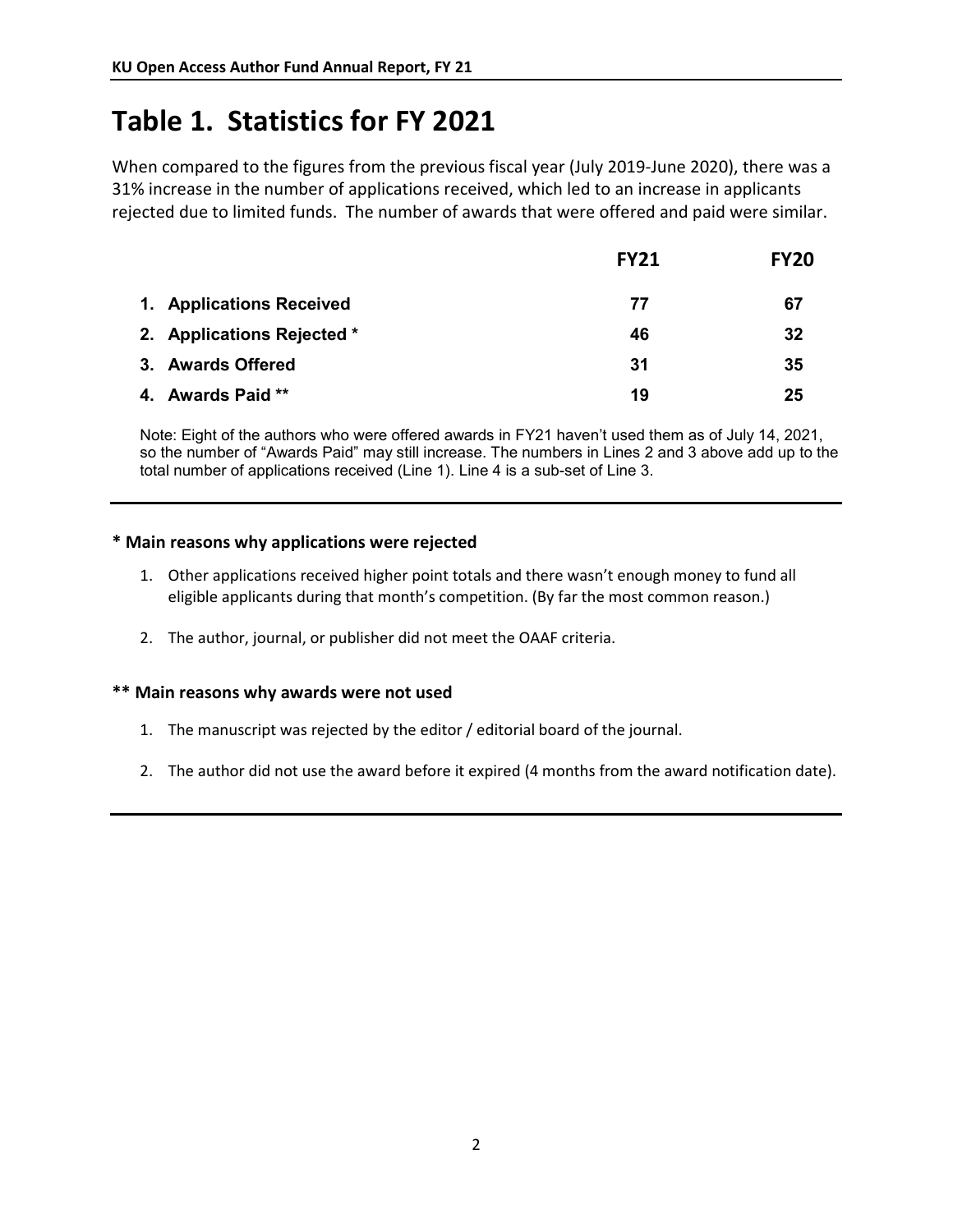## **Table 2. Financial Statistics for FY 2021**

| <b>Amount allocated for FY21</b> | \$25,000 |
|----------------------------------|----------|
| Awards not redeemed in FY20      | \$7,221  |
| Total amount available in FY21   | \$32,221 |

As of the end of FY 21, we had \$765.96 remaining in the fund, which was rolled over to FY 22.

As of July 14, 2021, there are \$8,346 in reserve for awards made during FY 21 for articles still in the submission process. The portion of those funds not used before the four-month expiration date will be returned to the OAAF for use in FY 22.

## **Awards by Campus** (as of July 14, 2021)

| <b>KU Medical Center (All Locations)</b> | \$16,100 | 69.7% |
|------------------------------------------|----------|-------|
| <b>KU Lawrence / Edwards</b>             | \$7,010  | 30.3% |
| <b>Total Expenditures</b>                | \$23,110 |       |

Note: Total does not include \$8,346 for awards offered but not used. Dollar amounts have been rounded to the nearest whole dollar.

## **Amount Paid per Award in FY21** (as of July 14, 2021)

| <b>Highest</b> | \$1,500 |
|----------------|---------|
| Lowest         | \$650   |
| Average / Mean | \$1,216 |
| <b>Median</b>  | \$1,260 |

## **What Publishers Charge Authors**

In FY21, the amount of money publishers charged authors applying for awards this year ranged from a high of \$3,650 to a low of \$300. Forty of the seventy-seven charges were over our \$1500 maximum award amount.

| <b>Highest</b> | \$3,650 |
|----------------|---------|
| Lowest         | \$300   |
| Average / Mean | \$1,924 |
| <b>Median</b>  | \$1,980 |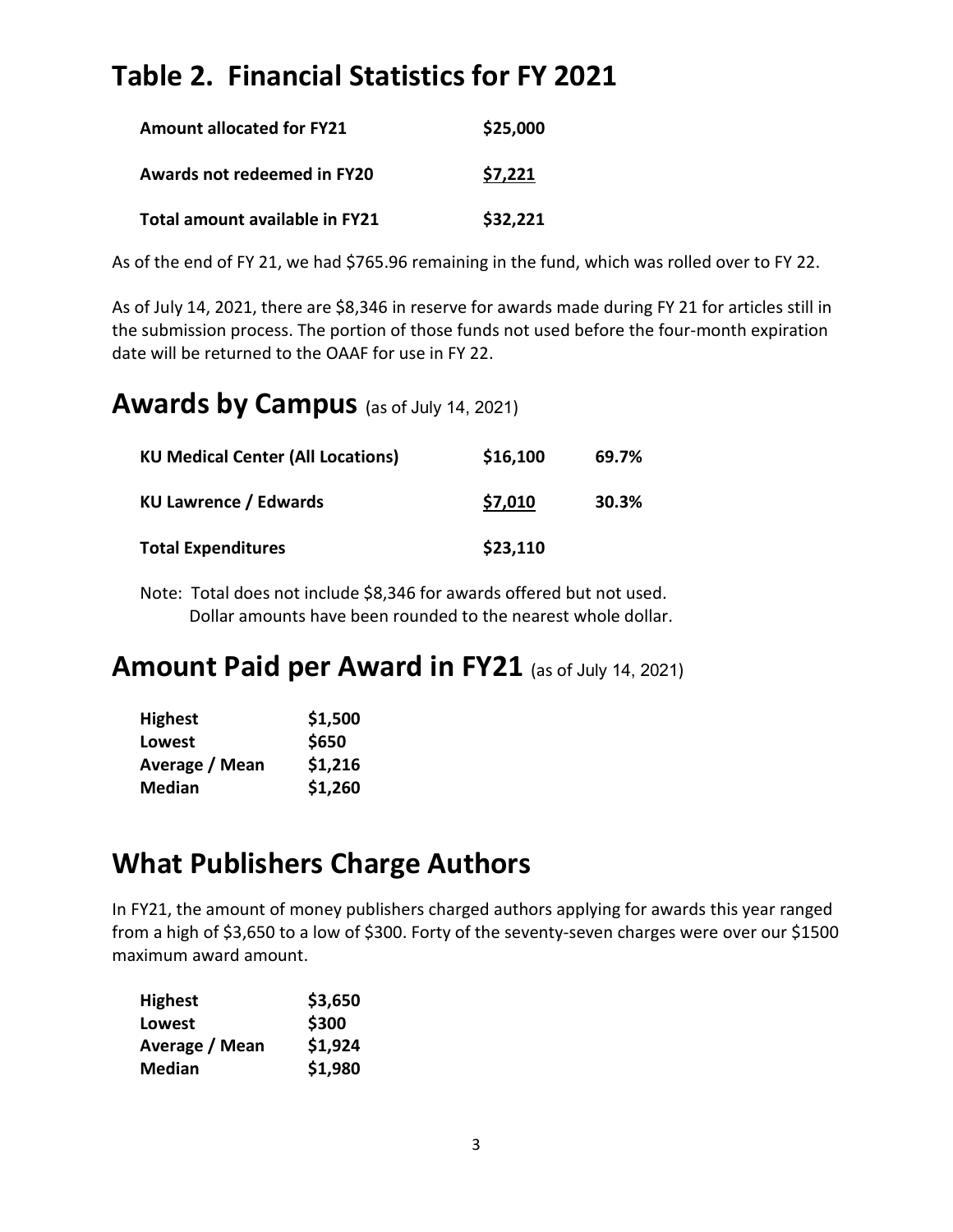# **Appendix A A Short History of the Open Access Author Fund at KU**

The One University Open Access Author Fund (OAAF) at the University of Kansas is administered by the OAAF Review Team comprised of academic and biomedical librarians at the KU campus in Lawrence and at the KU Medical Center's Dykes Library in Kansas City. Oversight is provided by the sponsors who support the fund – KU's Provost, KU's Vice Chancellor for Research, and the KU Medical Center's Vice Chancellor for Research.

Detailed criteria and eligibility standards, an online application form, a list of awards made, and additional information is available at this URL[: http://library.kumc.edu/authors-fund.xml.](http://library.kumc.edu/authors-fund.xml) The OAAF began its first two-year pilot program in October of 2012 with \$50,000 allocated equally by the Lawrence campus and the Medical Center. During that first pilot, which closed at the end of June 2014, applications were reviewed on a first-come, first-served basis. This resulted in the entire years' worth of funds being dispersed within four to six months of the opening of the fund.

To ensure that money would be available for an entire fiscal year during the second pilot phase (2014-2016), the OAAF Review Team solicited the advice of the members of the Faculty Consultation Group. Additional criteria, new eligibility standards, and different review periods were developed. In the redesigned competitive process, all the applications received during one month are now reviewed within the first seven business days of the next month. Various levels of weighted priority are now assigned as follows:

- **A.** Author's status (graduate student, pre-tenured faculty, early career research staff, etc.)
- **B.** Author's access to grants or other funding
- **C.** Author's record of previous OA awards received

This second phase of the pilot began in November 2014 with a new allocation of \$50,000 to cover 2014-2016. Awards were made using the new criteria and procedures. The fund has subsequently received \$50,000 in July 2016, July 2018, and July 2020. The fund will continue to distribute awards through June 2022.

The number of fund applications has ranged between two and nine each month, out of which an average of one to three are approved. In March 2021 there was a record of 14 applications increasing the total for FY21 to 77. All of the articles that are paid for (at least in part) by the OAAF are now available for viewing at the OAAF website here – [http://library.kumc.edu/oa](http://library.kumc.edu/oa-fund-awards.xml)[fund-awards.xml.](http://library.kumc.edu/oa-fund-awards.xml) The same articles are also added to the KU ScholarWorks Open Access community at: [https://kuscholarworks.ku.edu/handle/1808/11673.](https://kuscholarworks.ku.edu/handle/1808/11673)

Analyzing the 126 OAAF funded articles that have received an Altmetrics score shows that these articles have been cited in 1669 tweets, 26 Wikipedia articles, 148 mainstream media sources, and 7 patents. The 148 OAAF funded articles found in a Web of Science citation report have been cited 1698 times.

The OAAF is marketed to faculty and graduate students through our website, social media, email, and group presentations.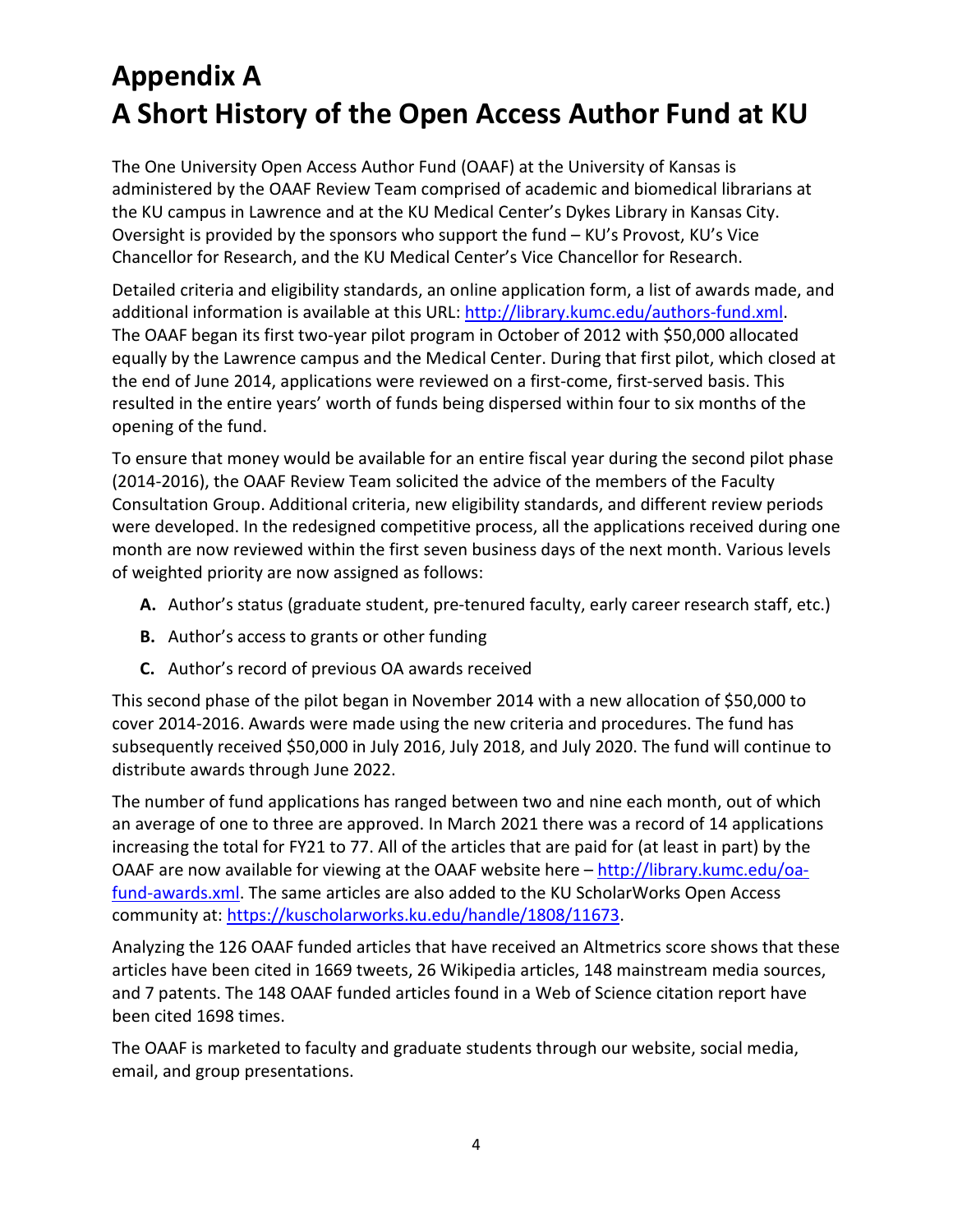## **Future Plans**

The current OAAF cycle expires June 30, 2022. Funding renewal decisions will need to be considered by our sponsors in order to continue the Open Access Author Fund in FY23. An increase in the current \$25,000 from each campus to cover a two- year cycle would provide for a raise in the \$1500 cap per article processing fee that the OAAF has awarded since 2012. Since the fund predominantly awards graduate students and because the average cost of an APC in FY21 was \$1,924, an increase in the fund would benefit applicants.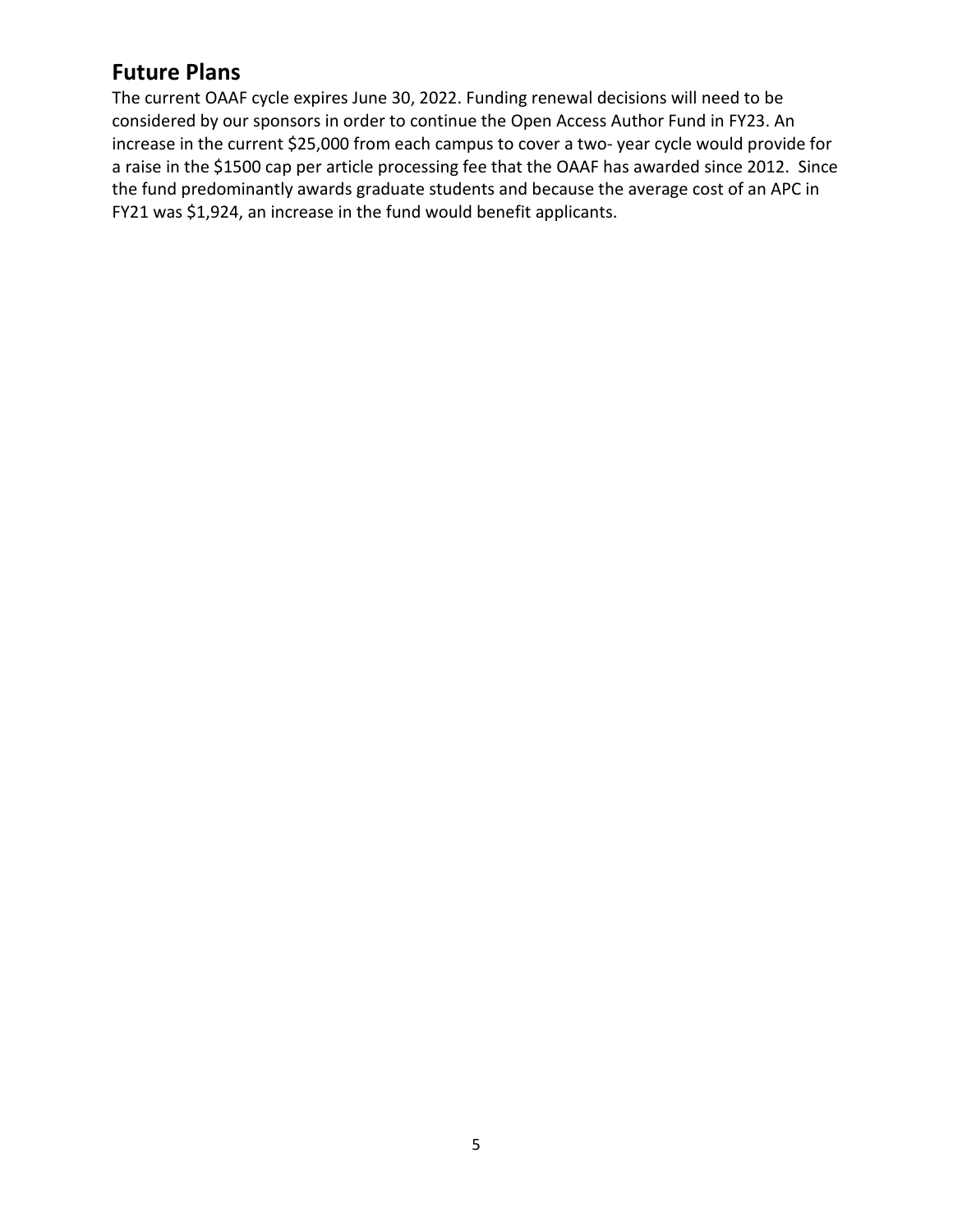# **Appendix B Cumulative Statistics Totals, Inception - June 2021**

The following tables document the outcomes of the OAAF applications and awards process from the inception of the fund (Oct. 2012) through the end of the ninth year (June 2021). For a short history of the fund, see Appendix A above.

### **Table B-1. Totals**

| <b>Applications Received</b> | 488 |
|------------------------------|-----|
| <b>Applications Denied</b>   | 219 |
| <b>Awards Offered</b>        | 269 |
| <b>Awards Paid</b>           | 181 |

Note: "Awards Paid" does not include eight outstanding awards in process. Numbers in the second and third lines above add up to the total number of applications received.

"Awards Paid" is a sub-set of "Awards Offered."

## **Table B-2. Totals by Administrative Unit**

|                              | <b>KU</b> (Lawrence/ |           | <b>KUMC</b>    |     |              | Percentage     |  |
|------------------------------|----------------------|-----------|----------------|-----|--------------|----------------|--|
|                              | <b>Edwards</b>       |           | (All campuses) |     | <b>Total</b> | (Lawrence/Med) |  |
| <b>Applications Received</b> | 180                  | $\ddot{}$ | 308            |     | 488          | 37% / 63%      |  |
| <b>Applications Denied</b>   | 74                   | $\ddot{}$ | 145            | $=$ | 219          | 34% / 66%      |  |
| <b>Awards Offered</b>        | 106                  | $\ddot{}$ | 163            |     | 269          | 39%/61%        |  |
| <b>Awards Paid</b>           | 77                   | $\ddot{}$ | 104            |     | 181          | 43% / 57%      |  |

Note: "Awards Paid" does not include eight outstanding awards in process. Numbers in the second and third lines above add up to the total number of applications received. "Awards Paid" is a sub-set of "Awards Offered."

## **Table B-3. Unique Totals**

#### **Out of the 488 applications received:**

|       | <b>Unique Authors</b>                                                                  | 365 |
|-------|----------------------------------------------------------------------------------------|-----|
|       | <b>Unique Units</b>                                                                    | 86  |
|       | Unique Journals                                                                        | 280 |
|       | <b>Unique Publishers</b>                                                               | 93  |
| Note: | These numbers have no relation to each other and cannot be totaled in any combination. |     |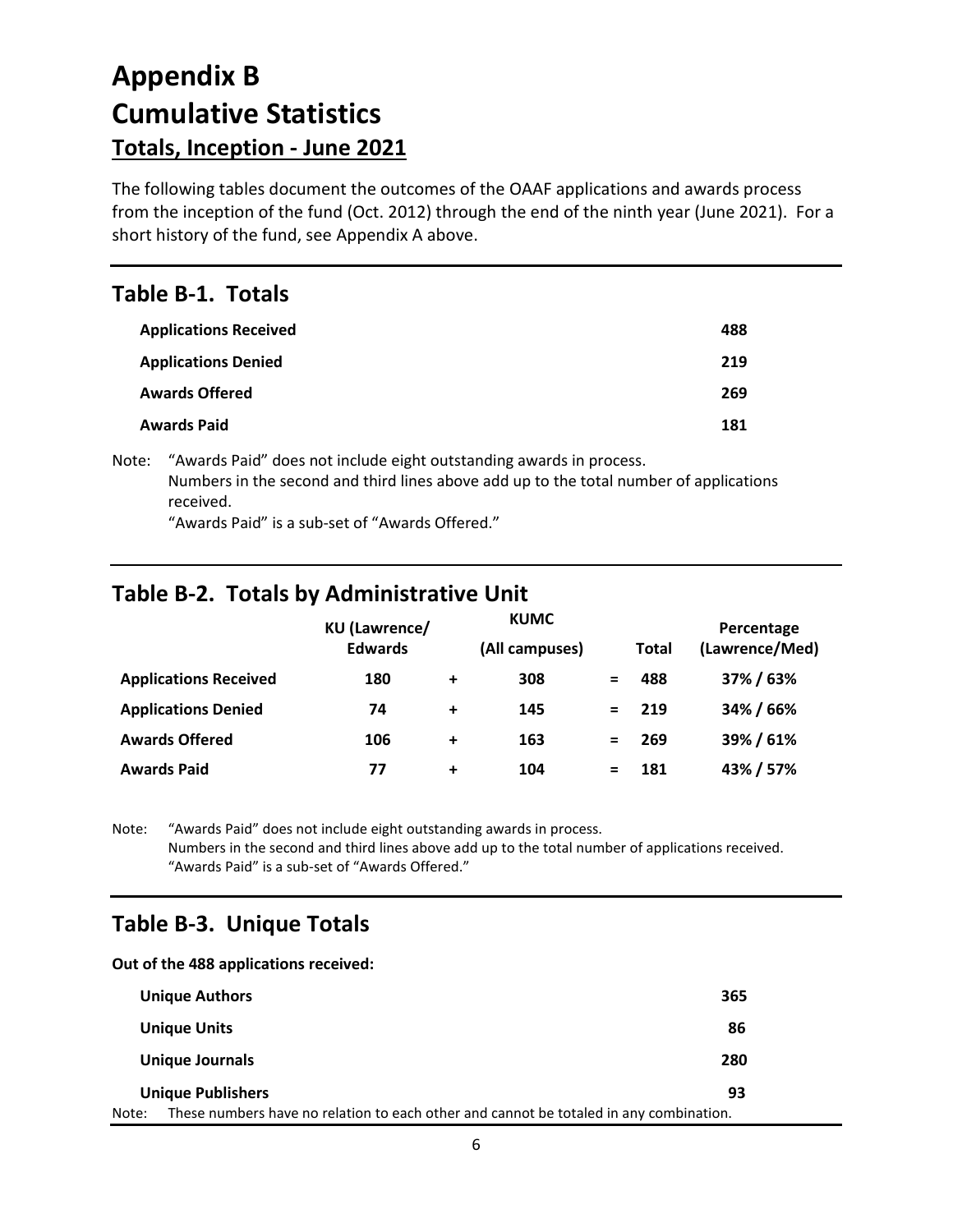# **Appendix C Trends**

### **Number of Applications**

The number of applications has risen in five of the fund's eight years. FY21 recorded 77 applicants, the largest single-year total to date.



#### **What the Publishers Charge Authors**

Over the course of the fund's existence, the amount of money publishers charged authors applying for the OAAF awards has ranged from a low of \$180 to a high of \$5,200.

### **Amounts Authors Applied For**

Authors have applied for amounts of money ranging from the OAAF's maximum of \$1500 to a minimal \$180, with the maximum amount being the one most often requested.

#### **Table C-1. Funds Requested and reimbursed by Status**

Excluding outstanding awards, 52% of applications from graduate students have received funding over the life of the fund.

|                                                                                              | <b>Reimbursed</b> |                                  |                       | <b>Not Reimbursed</b> |                                  | Percent of                                              |
|----------------------------------------------------------------------------------------------|-------------------|----------------------------------|-----------------------|-----------------------|----------------------------------|---------------------------------------------------------|
| <b>Applicant Status</b>                                                                      | <b>Applicants</b> | <b>Funds</b><br><b>Requested</b> | <b>Amount</b><br>Paid | <b>Applicants</b>     | <b>Funds</b><br><b>Requested</b> | <b>Applicants</b><br><b>Receiving</b><br><b>Funding</b> |
| <b>Graduate Student</b>                                                                      | 78                | \$90,424                         | \$81,660              | 71                    | \$86,196                         | 52%                                                     |
| Early career<br>researcher/staff<br>(first 5 years),<br>non-tenure track<br>Non-tenure track | 26                | \$29,978                         | \$28,507              | 69                    | \$88,491                         | 27%                                                     |
| (midcareer - longer<br>than 5 years)                                                         | 6                 | \$7,778                          | \$7,853               | 30                    | \$33,361                         | 17%                                                     |
| Tenure-track,<br>untenured                                                                   | 37                | \$52,699                         | \$50,299              | 52                    | \$73,098                         | 42%                                                     |
| Tenured                                                                                      | 34                | \$41,188                         | \$35,238              | 77                    | \$99,678                         | 31%                                                     |
| <b>Grand Total</b>                                                                           | 181               | \$222,067                        | \$203,556             | 299                   | \$380,824                        | 38%                                                     |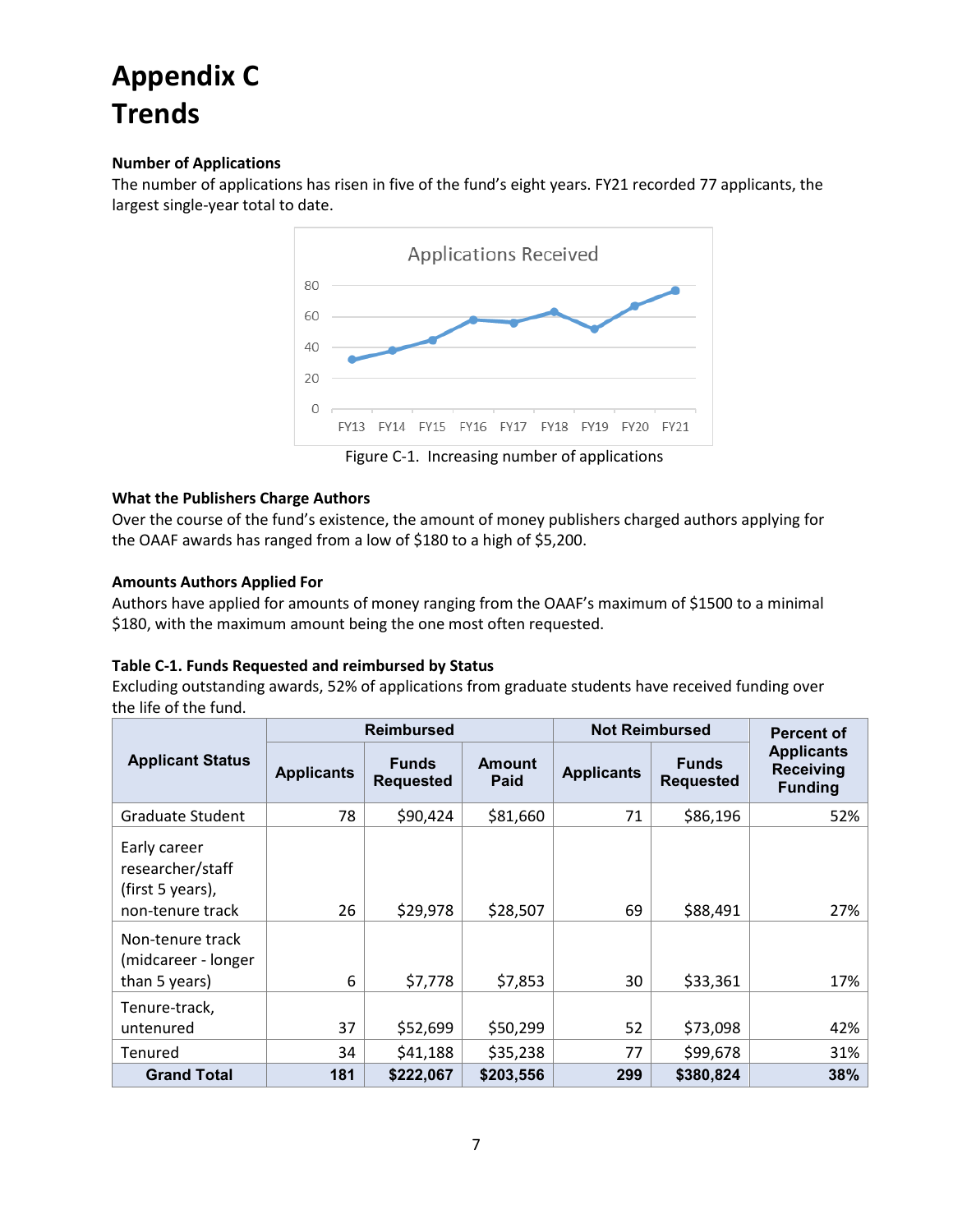# **Appendix D Full List of Published Papers Funded by the OAAF**

| <b>Submission</b><br>Date | <b>Applicant's</b><br><b>Name</b> | <b>Article Title</b>                                                                                                                                                    | <b>Journal Title</b>                      | <b>DOI</b>                 |
|---------------------------|-----------------------------------|-------------------------------------------------------------------------------------------------------------------------------------------------------------------------|-------------------------------------------|----------------------------|
| 5/11/2021                 | Rebecca Ludwig                    | Sleep quality in the chronic stage of concussion is<br>associated with poorer recovery: A systematic<br>review                                                          | Journal of Concussion                     | 10.1177/20597002211020881  |
| 4/20/2021                 | Kelsey Fortin                     | Hunger and Health: Taking a formative approach to<br>building a health intervention focused on nutrition<br>and physical activity needs as perceived by<br>stakeholders | <b>Nutrients</b>                          | 10.3390/nu13051584         |
| 4/6/2021                  | <b>Annalise Baines</b>            | #Scamdemic, #Plandemic, or #Scaredemic: What<br>Parleys Tell Us About COVID-19 Vaccine                                                                                  | Vaccines                                  | 10.3390/vaccines9050421    |
| 3/23/2021                 | Alexandra D<br>Monzon             | Challenges and Considerations for Reducing<br>Diabetes Distress and Fear of Hypoglycemia in<br>Parents of Youth with Type 1 Diabetes During<br>COVID-19                 | <b>JMIR Pediatrics and</b><br>Parenting   | 10.2196/25106              |
| 3/9/2021                  | Kaitlin Tapondjou<br>(Allen)      | Rivers, not refugia, drove diversification in arboreal,<br>sub-Saharan African snakes                                                                                   | Ecology and Evolution                     | 10.1002/ece3.7429          |
| 2/18/2021                 | Reed Coda                         | The Difference in Outcomes of Anterior versus<br>Posterior Shoulder Instability Following<br>Arthroscopic Repair: A Systematic Review and<br>Meta-Analysis              | Orthopaedic Journal of<br>Sports Medicine | 10.1177/23259671211006437  |
| 2/17/2021                 | Anna Klompen                      | Phylogenetic and selection analysis of an<br>expanded family of putatively pore-forming jellyfish<br>toxins (Cnidaria: Medusozoa)                                       | Genome Biology and<br>Evolution           | 10.1093/gbe/evab081        |
| 1/28/2021                 | Nicole Balmaceda                  | Infection Risks in Multiple Myeloma: A systemic<br>review of randomized clinical trials from 2005-2019                                                                  | <b>BMC Cancer</b>                         | 10.1186/s12885-021-08451-x |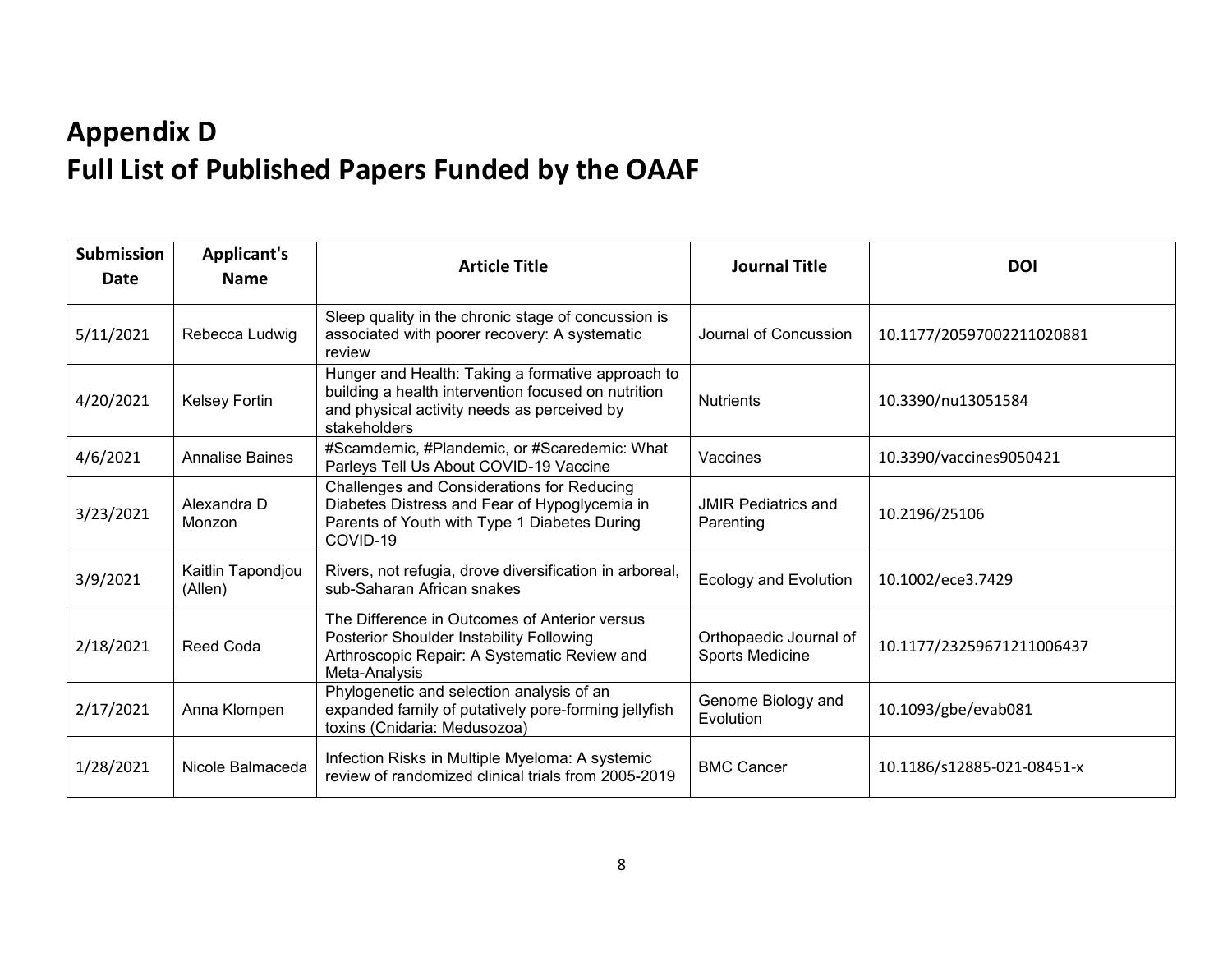| 1/27/2021  | Linda D'Silva           | Oculomotor deficits and symptom severity are<br>associated with poorer dynamic mobility in<br>chronic mild traumatic brain injury                                     | Frontiers in Neurology-<br>Neurotrauma                | 10.3389/fneur.2021.642457          |
|------------|-------------------------|-----------------------------------------------------------------------------------------------------------------------------------------------------------------------|-------------------------------------------------------|------------------------------------|
| 12/30/2020 | John Roller             | Hospitalization at the End of Life in Myeloma<br>Patients: Lessons from the National Inpatient<br>Sample                                                              | <b>BMC Cancer</b>                                     | 10.1186/s12885-021-08079-x         |
| 12/18/2020 | Christina<br>Hermanns   | Imaging Modalities for the Glenoid Track in<br>Recurrent Shoulder Instability: A Systematic<br>Review                                                                 | Orthopaedic Journal of<br>Sports Medicine             | 10.1177/23259671211006750          |
| 12/10/2020 | Isaac Baldwin           | Genomic and Clinical Characterization of 15q11.2<br>BP1-BP2 Deletion (Burnside-Butler) Syndrome in<br><b>Five Families</b>                                            | International Journal of<br><b>Molecular Sciences</b> | 10.3390/ijms22041660               |
| 11/19/2020 | Nicole Farha            | Association between primary perioperative CEA<br>ratio, tumor site, and overall survival in patients with<br>colorectal cancer                                        | Journal of Clinical<br>Medicine                       | 10.3390/jcm9123848                 |
| 11/3/2020  | Joseph Domino           | Outcomes of intraoperative ultrasound for<br>endoscopic endonasal transsphenoidal pituitary<br>surgery                                                                | Interdisciplinary<br>Neurosurgery                     | 10.1016/j.inat.2021.101225         |
| 10/27/2020 | Mark Mort               | How rapidly do self-compatible populations evolve<br>selfing? Mating system estimation within recently<br>evolved self-compatible populations of Tolpis<br>succulenta | <b>Ecology and Evolution</b>                          | 10.1002/ece3.6992                  |
| 10/1/2020  | Jessica Allen           | Association of neutrophil, platelet, and lymphocyte<br>ratios with prognosis in locally advanced and<br>metastatic pancreatic cancer                                  | Journal of Clinical<br>Medicine                       | 10.3390/jcm9103283                 |
| 9/22/2020  | <b>Timothy McGinnis</b> | Survival outcomes of pancreatic intraepithelial<br>neoplasm (PanIN) versus intraductal papillary<br>mucinous neoplasm (IPMN) associated pancreatic<br>adenocarcinoma  | Journal of Clinical<br>Medicine                       | 10.3390/jcm9103102                 |
| 8/7/2020   | Matthew Taylor          | The Ketogenic Diet in the Treatment of Post-<br>Concussion Syndrome - A Feasibility Study                                                                             | <b>Frontiers in Nutrition</b>                         | 10.3389/fnut.2020.00160            |
| 7/16/2020  | <b>Andrew Roberts</b>   | Association of Current Opioid Use with Serious<br>Adverse Events Among Older Breast Cancer<br><b>Survivors</b>                                                        | <b>JAMA Network Open</b>                              | 10.1001/jamanetworkopen.2020.16858 |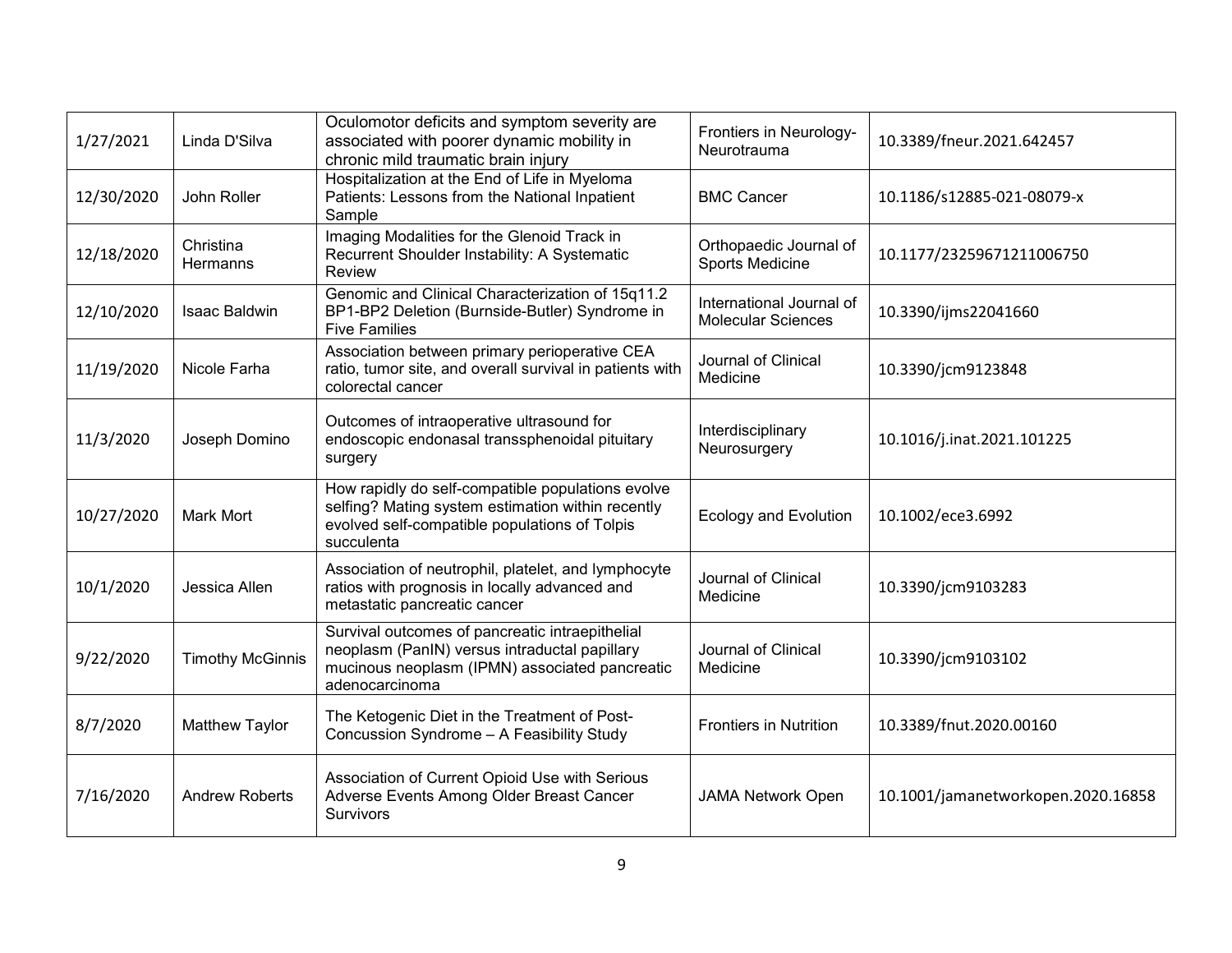| 6/11/2020  | Michael Rippee             | Developing a Comprehensive, Interdisciplinary<br><b>Concussion Program</b>                                                                                                    | <b>Health Services</b><br>Insights | 10.1177/1178632920938674      |
|------------|----------------------------|-------------------------------------------------------------------------------------------------------------------------------------------------------------------------------|------------------------------------|-------------------------------|
| 4/13/2020  | Ghulam Rehman<br>Mohyuddin | Similar Response Rates and Survival with PARP<br>inhibitors for Patients Harboring Somatic Versus<br>Germline BRCA mutations: A Meta-Analysis and<br><b>Systematic Review</b> | <b>BMC Cancer</b>                  | 10.1186/s12885-020-06948-5    |
| 4/9/2020   | Kathryn Gorycki            | Is Long-term ABA Therapy Abusive?: A Response<br>to Sandoval-Norton and Shkedy                                                                                                | Cogent Psychology                  | 10.1080/23311908.2020.1823615 |
| 2/21/2020  | <b>Samuel Cortez</b>       | A Rare Case of Group A Streptococcal Toxic Shock<br>Syndrome in a Post-Partum Adolescent Leading to<br>Multi-Organ Failure                                                    | <b>Clinical Case Reports</b>       | 10.1002/ccr3.2799             |
| 1/26/2020  | Caleb Grote                | Primary Arthrodesis for Acute Diabetic Ankle<br>Fractures: A Retrospective Review of 13 Cases                                                                                 | Foot & Ankle<br>Orthopaedics       | 10.1177/2473011420908841      |
| 1/24/2020  | Robert Fiorentino          | Investigating the relationship between individual<br>differences and island sensitivity                                                                                       | Glossa                             | 10.5334/gjgl.1199             |
| 1/16/2020  | Thomas P<br>McKenna        | Abiotic and biotic context dependency of perennial<br>crop yield                                                                                                              | PLOS One                           | 10.1371/journal.pone.0234546  |
| 1/8/2020   | Apurva Panchal             | Burn-induced myocardial depression in a pediatric<br>patient leading to fulminant cardiogenic shock and<br>multiorgan failure requiring extracorporeal life<br>support        | <b>Clinical Case Reports</b>       | 10.1002/ccr3.2667             |
| 1/2/2020   | Alykhan Nagji              | Pathologically Complete Response After Triple<br>Therapy in Locally Advanced Esophageal Cancer<br>in a Hereditary Hemorrhagic Telangiectasia Patient                          | Case Reports in<br>Oncology        | 10.1159/000505832             |
| 12/12/2019 | Adrian Ortega              | Developing Empirical Decision Points to Improve<br>the Timing of Adaptive Digital Health Physical<br>Activity Interventions in Youth                                          | <b>JMIR mHealth uHealth</b>        | 10.2196/17450                 |
| 11/13/2019 | Camille S<br>Delavaux      | Keeping it cool: Soil sample storage and DNA<br>shipment up to one month does not impact<br>metagenomic results                                                               | <b>Ecology and Evolution</b>       | 10.1002/ece3.6219             |
| 11/6/2019  | Madhulika<br>Sharma        | Notch4 activation aggravates NF-kappa B mediated<br>inflammation in HIV-1 associated Nephropathy                                                                              | Disease Models &<br>Mechanisms     | 10.1242/dmm.040642            |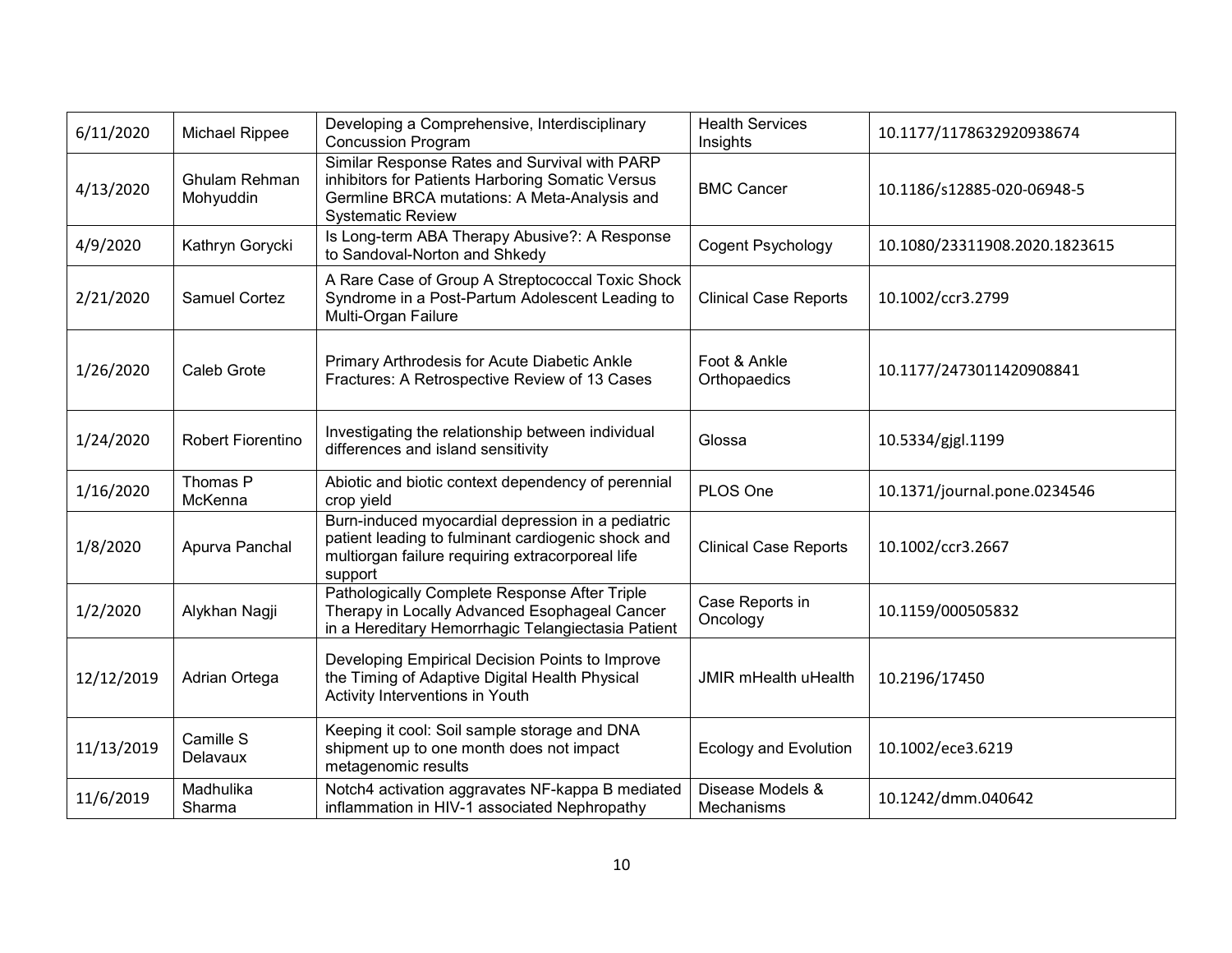| 10/9/2019 | Dinesh Pal<br>Mudaranthakam | Optimizing retrieval of biospecimens using the<br><b>Curated Cancer Clinical Outcomes Database</b><br>(C3OD)                                                                    | <b>Biomedical Informatics</b><br>Insights                                 | 10.1177/1176935119886831             |
|-----------|-----------------------------|---------------------------------------------------------------------------------------------------------------------------------------------------------------------------------|---------------------------------------------------------------------------|--------------------------------------|
| 10/8/2019 | Jason E. Glenn              | "It's like Heaven over there": Medicine as discipline<br>and the production of the carceral body                                                                                | Health & Justice                                                          | 10.1186/s40352-020-00107-5           |
| 9/25/2019 | Carolyn Kaufman             | Middle cerebral artery velocity dynamic response<br>profile during exercise is attenuated following<br>multiple ischemic strokes: a case report                                 | <b>Physiological Reports</b>                                              | 10.14814/phy2.14268                  |
| 9/20/2019 | Bernard F.<br>Hearon, MD    | Nonoperative Treatment of Acute Distal Radioulnar<br>Joint Instability: A Case Series                                                                                           | Journal of Hand<br><b>Surgery Global Online</b>                           | 10.1016/j.jhsg.2019.10.002           |
| 9/19/2019 | Hameem I<br>Kawsar          | Unremitting chronic skin lesions: A case of delayed<br>diagnosis of glucagonoma                                                                                                 | Journal of Community<br>Hospital Internal<br><b>Medicine Perspectives</b> | 10.1080/20009666.2019.1671574        |
| 9/17/2019 | Matthew Vopat               | Early Versus Delayed Mobilization Post-Operative<br>Protocols for Primary Lateral Ankle Ligament<br>Repair: A Systematic Review and Meta-analysis.                              | Orthopaedic Journal of<br>Sports Medicine                                 | 10.1177/2325967119875133             |
| 8/29/2019 | Mei He                      | 3D cell culture stimulates the secretion of in vivo<br>like extracellular vesicles                                                                                              | <b>Nature Scientific</b><br>Reports                                       | 10.1038/s41598-019-49671-3           |
| 8/21/2019 | Paul Hime                   | Genomic Data Reveal Conserved Female<br>Heterogamety in Giant Salamanders with Gigantic<br><b>Nuclear Genomes</b>                                                               | G3: Genes   Genomes<br>Genetics                                           | 10.1534/g3.119.400556                |
| 8/7/2019  | Ryan Funk                   | Metabolomic Profiling to Identify Molecular<br>Biomarkers of Cellular Response to Methotrexate,<br>In Vitro                                                                     | Clinical and<br><b>Translational Science</b>                              | 10.1111/cts.12694                    |
| 7/18/2019 | Aqeel Alenazi               | The Effect of Cognitive Behavioral Therapy for<br>Insomnia on Individuals with Type 2 Diabetes and<br>Insomnia Symptoms: A Protocol for a Randomized<br><b>Controlled Trial</b> | <b>JMIR Research</b><br>Protocols                                         | 10.2196/14647                        |
| 7/16/2019 | Sarah LeGresley<br>Rush     | Calculus-enhanced curriculum for introductory<br>physics improves student performance locally and<br>in downstream courses                                                      | <b>Physical Review</b><br>Physics Education<br>Research                   | 10.1103/PhysRevPhysEducRes.15.020126 |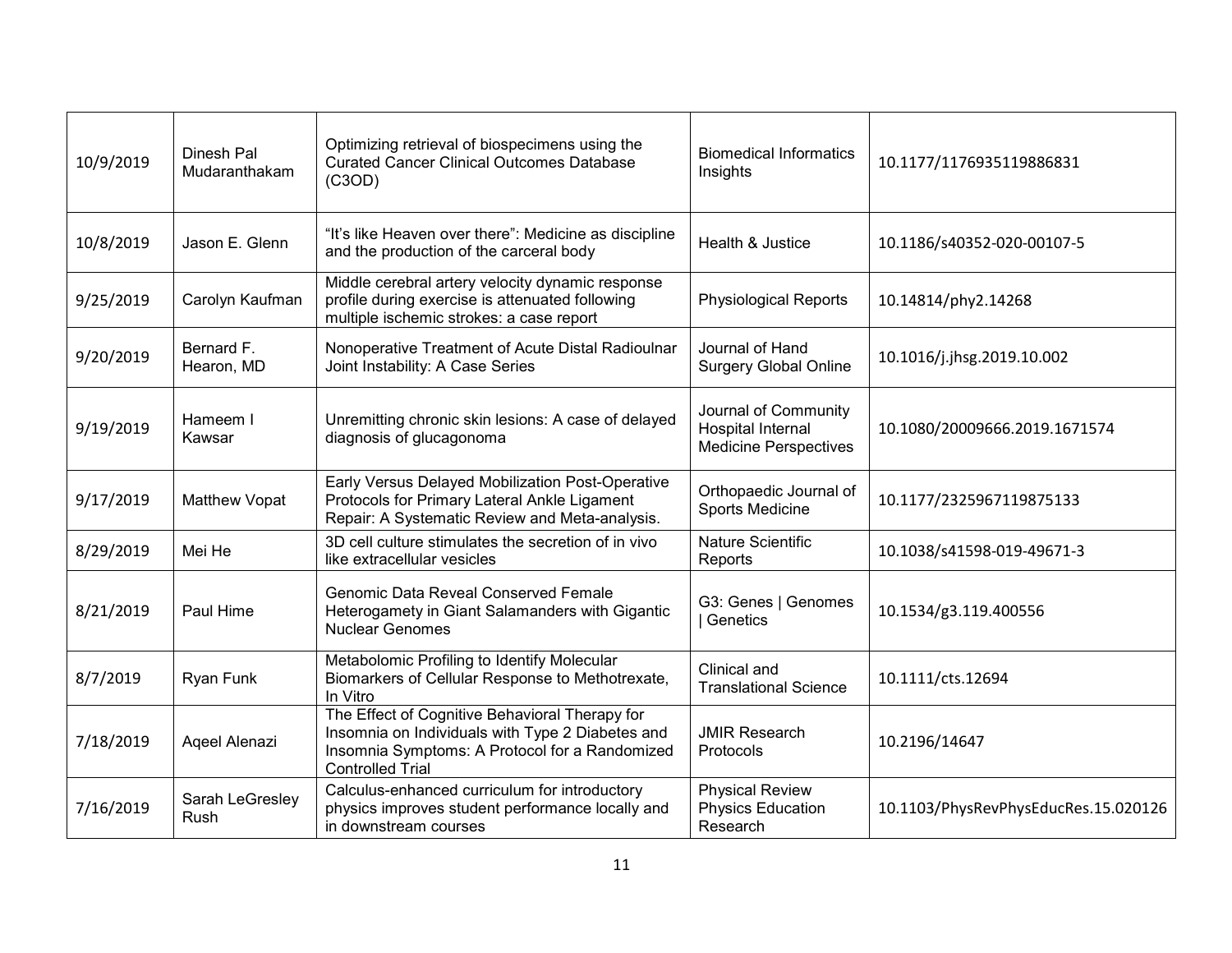| 7/2/2019  | <b>Shellie Ellis</b>                       | Development, acceptability, appropriateness and<br>appeal of a cancer clinical trials implementation<br>intervention for rural- and minority-serving urology<br>practices | <b>Trials</b>                                        | 10.1186/s13063-019-3658-z   |
|-----------|--------------------------------------------|---------------------------------------------------------------------------------------------------------------------------------------------------------------------------|------------------------------------------------------|-----------------------------|
| 7/2/2019  | Christopher<br>Cushing                     | Responsive Asthma Care for Teens (ReACT):<br>Development protocol for an adaptive mobile health<br>intervention for adolescents with asthma                               | <b>BMJ Open</b>                                      | 10.1136/bmjopen-2019-030029 |
| 4/30/2019 | Caitlin Coughlin                           | Sensitivity to Inflectional Morphology in a Non-<br>Native Language: Evidence from ERPs                                                                                   | Frontiers in<br>Communication                        | 10.3389/fcomm.2019.00021    |
| 4/29/2019 | Radwan Ajlan                               | Ocular infarction following ethanol sclerotherapy of<br>an arteriovenous malformation                                                                                     | American Journal of<br>Ophthalmology Case<br>Reports | 10.1016/j.ajoc.2019.100457  |
| 4/23/2019 | Prachee Avasthi                            | Partially redundant actin genes in Chlamydomonas<br>control transition zone organization and flagellum-<br>directed traffic.                                              | Cell Reports                                         | 10.1101/227553              |
| 4/1/2019  | Darlingtina<br>Atakere                     | General wellbeing in adult Black males with chronic<br>illness                                                                                                            | Gerontology and<br>Geriatric Medicine                | 10.1177/2333721419855664    |
| 3/31/2019 | Daphne Mayes                               | Body size influences stingless bee (Apidae:<br>Meliponini) communities across a range of<br>deforestation levels in Rondônia, Brazil                                      | Journal of Insect<br>Science                         | 10.1093/jisesa/iez032       |
| 3/29/2019 | Araba Kuofie                               | HIV knowledge and risk behaviors among older<br>church-affiliated Blacks                                                                                                  | Gerontology and<br>Geriatric Medicine                | 10.1177/2333721419855668    |
| 3/22/2019 | Mohammed Al-<br>Jumayli                    | Clinical Outcome of Ampullary Carcinoma: Single<br><b>Cancer Center Experience</b>                                                                                        | Journal of Oncology                                  | 10.1155/2019/3293509        |
| 3/9/2019  | <b>Bristol Whiles</b>                      | Perception, knowledge, and interest of urologic<br>surgery: a medical student survey                                                                                      | <b>BMC Medical</b><br>Education                      | 10.1186/s12909-019-1794-5   |
| 2/27/2019 | Justin<br><b>Blumenstiel/Alex</b><br>Erwin | Aging in the Drosophila ovary: Contrasting changes<br>in the expression of the piRNA machinery and<br>mitochondria but no global release of transposable<br>elements.     | <b>BMC Genomics</b>                                  | 10.1186/s12864-019-5668-3   |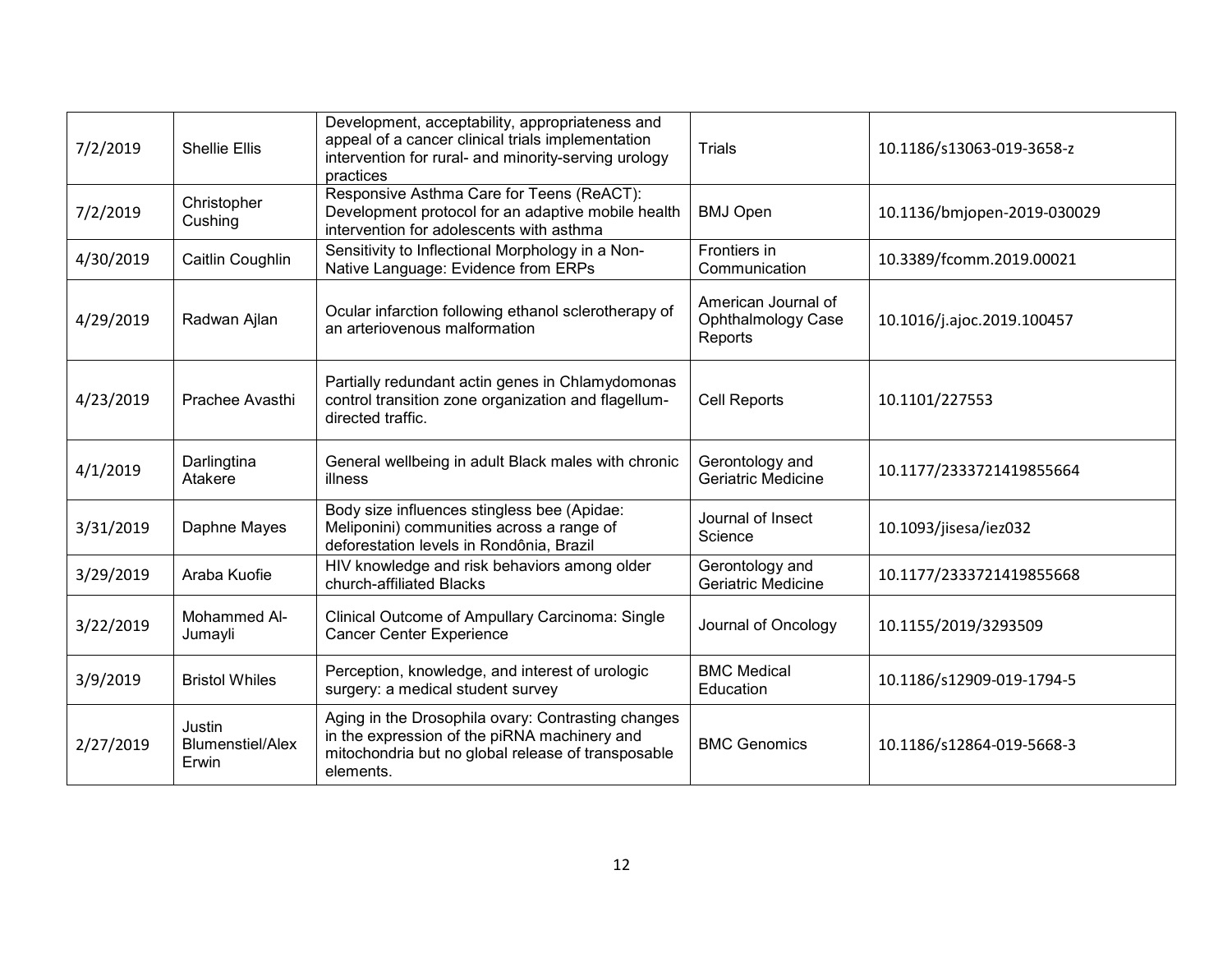| 2/4/2019   | Mohammad-Ali<br>Jazayeri  | Impact of Body Mass Index on the Association of<br>Ankle-Brachial Index with All-Cause and<br>Cardiovascular Mortality: Results from the National<br>Health and Nutrition Examination Survey       | Mayo Clinic<br>Proceedings:<br>Innovations, Quality &<br><b>Outcomes</b>                       | 10.1016/j.mayocpiqo.2019.08.006 |
|------------|---------------------------|----------------------------------------------------------------------------------------------------------------------------------------------------------------------------------------------------|------------------------------------------------------------------------------------------------|---------------------------------|
| 1/16/2019  | Alexander<br>Gabrielli    | GeneAnalytics Pathways and Profiling of Shared<br><b>Autism and Cancer Genes</b>                                                                                                                   | International Journal of<br><b>Molecular Science</b>                                           | 10.3390/ijms20051166            |
| 1/7/2019   | Ramesh Balusu             | CDC37 As a Novel Target for the Treatment of<br>NPM1-ALK Expressing Anaplastic Large Cell<br>Lymphomas                                                                                             | <b>Blood Cancer Journal</b>                                                                    | 10.1038/s41408-019-0171-2       |
| 11/8/2018  | <b>Allek Scheele</b>      | Neutrophilic Eccrine Hidradenitis Secondary to<br>Pegfilgrastim in a Patient with Synovial Sarcoma                                                                                                 | <b>Clinical Case Reports</b>                                                                   | 10.1002/ccr3.1932               |
| 11/1/2018  | Qianqian Pan              | Development of Self-control in Early Childhood -<br>A Growth Mixture Modeling Approach                                                                                                             | Cogent Psychology                                                                              | 10.1080/23311908.2018.1544537   |
| 11/1/2018  | Sida Niu                  | Conservative management of hostile bladders with<br>intravesical botulinum toxin for successful renal<br>transplantation                                                                           | <b>Urology Case Reports</b>                                                                    | 10.1016/j.eucr.2018.10.017      |
| 10/28/2018 | Daniah Shamim,<br>MD      | Favorable Outcome with Early Initiation of VV-<br>ECMO for Unilateral Lung Disease in Children                                                                                                     | <b>Respiratory Medicine</b><br>Case Reports                                                    | 10.1016/j.rmcr.2018.11.019      |
| 10/12/2018 | Apurva Panchal            | Intravenous immunoglobulin for acute hemorrhagic<br>leukoencephalitis refractory to plasmapheresis.                                                                                                | <b>Clinical Case Reports</b>                                                                   | 10.1002/ccr3.1843               |
| 8/26/2018  | Mohammed<br>Alshehri      | Self-report Sleep Quality Combined with Sleep<br>Time Variability Distinguishes Differences in<br>Fatigue, Anxiety, and Depression in Individuals with<br>Multiple Sclerosis: A Secondary Analysis | <b>Multiple Sclerosis</b><br>Journal-<br>Experimental,<br><b>Translational and</b><br>Clinical | 10.1177/2055217318815924        |
| 8/14/2018  | <b>Grahmm Funk</b>        | Antibiotic Elution and Mechanical Strength of<br>PMMA Bone Cement Loaded With Borate Bioactive<br>Glass                                                                                            | Journal of Bone and<br>Joint Infection                                                         | 10.7150/jbji.27348              |
| 7/31/2018  | Christopher C.<br>Cushing | What Theoretical Domains Framework Elements do<br>Parents want in a Pediatric Health Behavior App?:<br>A Crowdsourced Social Validity Study                                                        | Journal of Medical<br>Internet Research<br>mHealth and uHealth                                 | 10.2196/mhealth.9808            |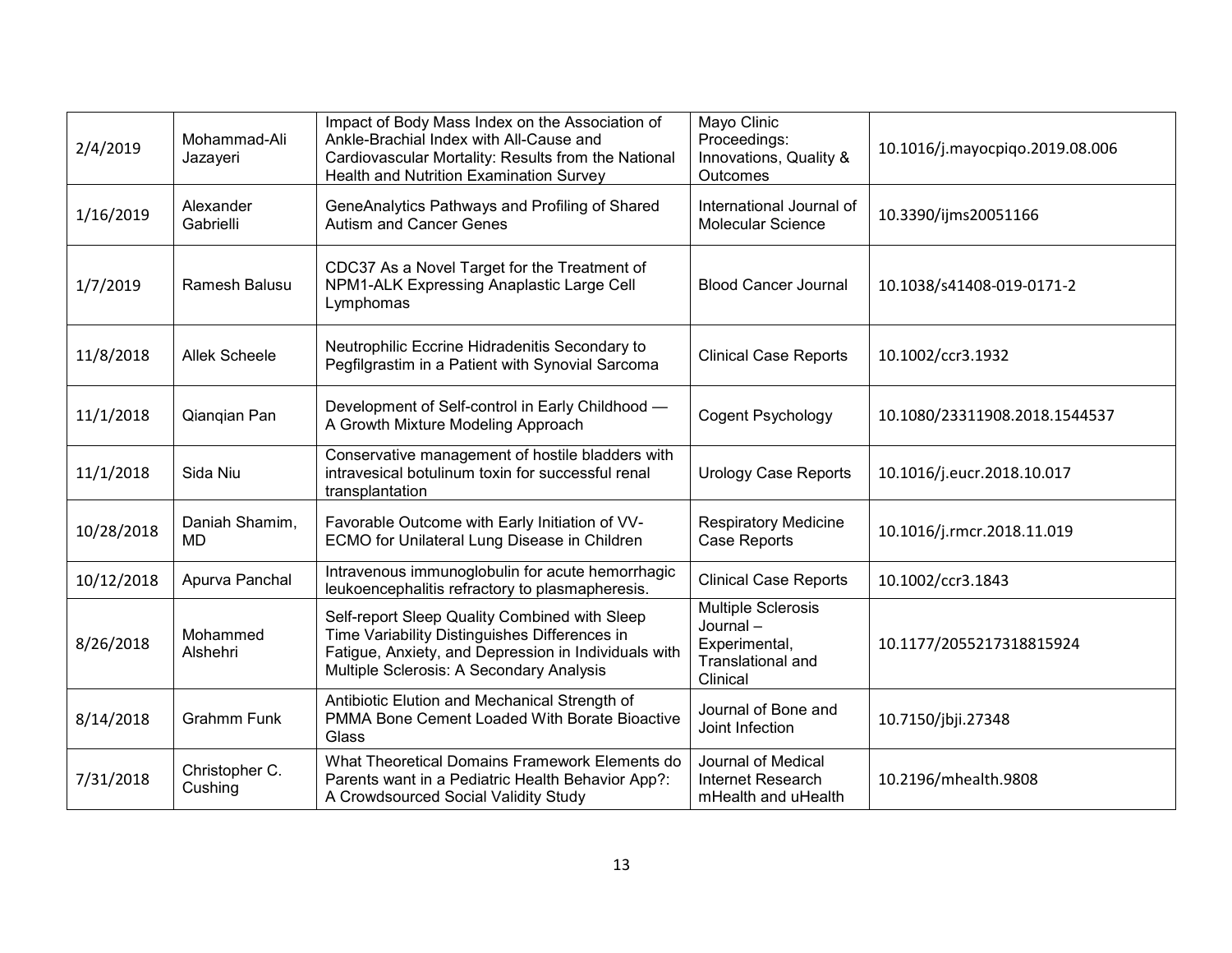| 7/13/2018  | Shengnan Li             | Development of a Chinese and American Scale for<br><b>Measuring Spirituality</b>                                            | Cogent Psychology                                                         | 10.1080/23311908.2018.1501934 |
|------------|-------------------------|-----------------------------------------------------------------------------------------------------------------------------|---------------------------------------------------------------------------|-------------------------------|
| 7/2/2018   | Luke Weisbrod           | Familial colloid cyst of the third ventricle                                                                                | Interdisciplinary<br>Neurosurgery                                         | 10.1016/j.inat.2018.09.001    |
| 6/27/2018  | Radwan Ajlan            | MRI visualization of optic nerve avulsion due to<br>ocular perforation from BB gun                                          | American Journal of<br><b>Ophthalmology Case</b><br>Reports               | 10.1016/j.ajoc.2018.06.016    |
| 6/9/2018   | Xiao Yang               | Context-sensitivity and Individual Differences in the<br>Derivation of Scalar Implicature                                   | Frontiers in Psychology                                                   | 10.3389/fpsyg.2018.01720      |
| 5/16/2018  | Aniket Sengupta         | A role for transcription factor autoregulation in<br>developmental evolution                                                | Frontiers in Plant<br>Science                                             | 10.3389/fpls.2018.01561       |
| 4/29/2018  | Muhammad Aziz           | Pseudoephedrine induced ischemic colitis: A case<br>report and review of literature                                         | Case Reports in<br>Gastrointestinal<br>Medicine                           | 10.1155/2018/8761314          |
| 4/13/2018  | Esmeralda<br>Valdivieso | Health-related Quality of Life of Older Adults in<br>Costa Rica as Measured by the Short-Form-36<br>Health Survey (SF-36)   | Gerontology and<br>Geriatric Medicine                                     | 10.1177/2333721418782812      |
| 3/8/2018   | John A. Stanford        | Short Term Development and Fate of MGE-Like<br>Neural Progenitor Cells in Jaundiced and Non-<br>Jaundiced Rat Brain         | <b>Cell Transplantation</b>                                               | 10.1177/0963689718766327      |
| 1/22/2018  | <b>Daniel Reis</b>      | The anxiolytic effect of probiotics: A systematic<br>review and meta-analysis of the clinical and<br>preclinical literature | PLOS One                                                                  | 10.1371/journal.pone.0199041  |
| 1/17/2018  | Melike Kahya            | Pupillary response to cognitive demand in<br>Parkinson's disease                                                            | Frontiers in Aging<br>Neuroscience                                        | 10.3389/fnagi.2018.00090      |
| 1/2/2018   | Mary E.<br>Morningstar  | Including College and Career Readiness within a<br>Multi-Tiered Systems of Support Framework                                | <b>AERA Open (American</b><br><b>Educational Research</b><br>Association) | 10.1177/2332858418761880      |
| 12/28/2017 | <b>Aniket Rali</b>      | Hemoptysis after CardioMEMS Implantation: Case<br>Report and a Review                                                       | American Journal of<br>Case Reports                                       | 10.12659/AJCR.908508          |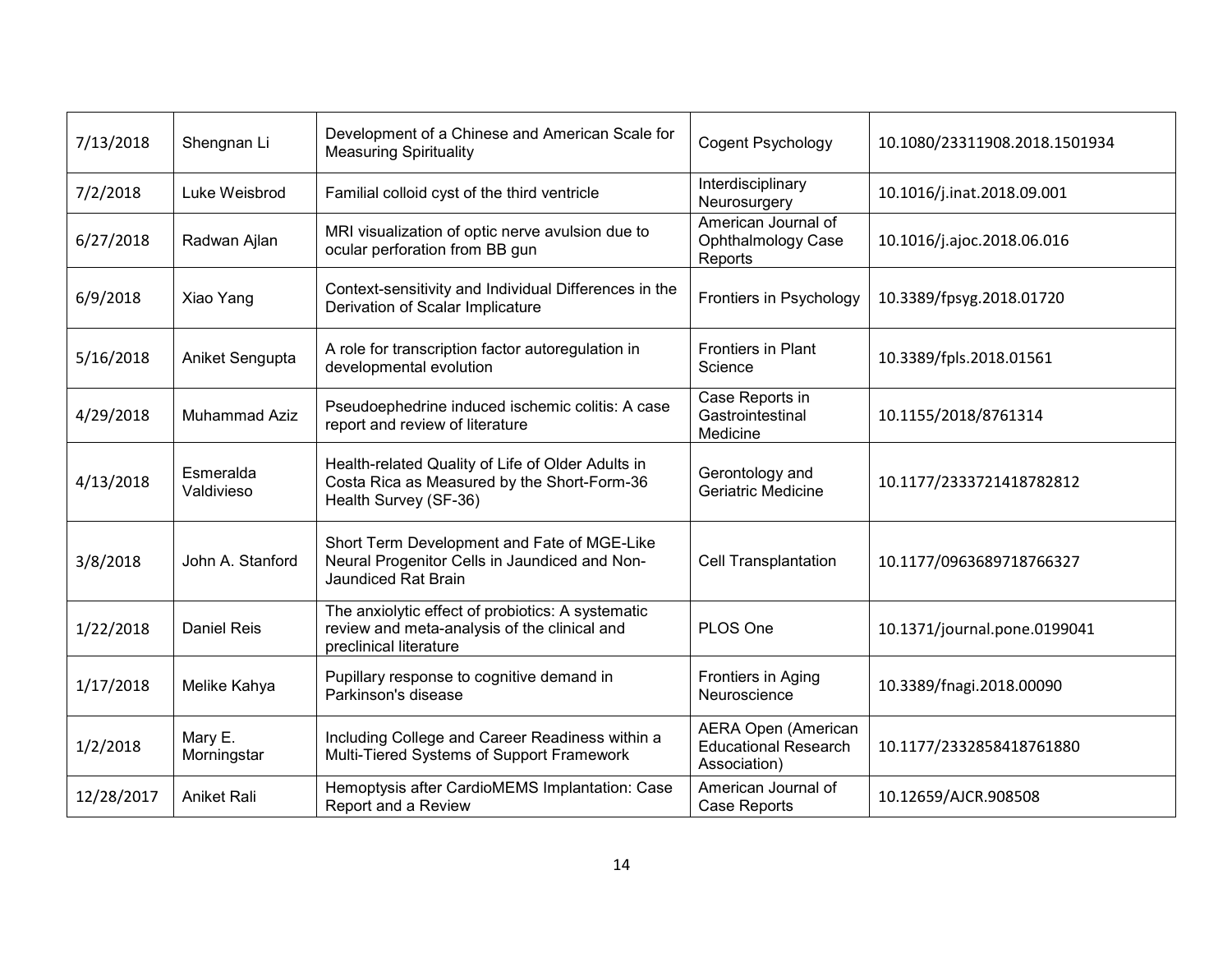| 12/25/2017 | Folashade Agusto     | Transmission Dynamics for Methicilin-resistant<br>Staphalococous areus with Injection Drug Users                                                  | <b>BMC Infectious</b><br><b>Disease</b>                                          | 10.1186/s12879-018-2973-4    |
|------------|----------------------|---------------------------------------------------------------------------------------------------------------------------------------------------|----------------------------------------------------------------------------------|------------------------------|
| 12/25/2017 | Xiangxiong Kong      | Image registration-based bolt loosening detection<br>of steel joints                                                                              | Sensors                                                                          | 10.3390/s18041000            |
| 11/28/2017 | Jessica Williams     | Examining U.S. Public Knowledge and Preferences<br>for Adult Preventive Services Coverage                                                         | PLOS One                                                                         | 10.1371/journal.pone.0189661 |
| 11/20/2017 | Mingxing Li          | Perceptual distinctiveness between dental and<br>palatal sibilants in different vowel contexts and its<br>implications for phonological contrasts | Journal of the<br>Association for<br>Laboratory Phonology                        | 10.5334/labphon.27           |
| 11/14/2017 | Nicholas Isom        | Right Ventricular Heart Failure from A Cardiac Yolk<br>Sac Tumor                                                                                  | American Journal of<br><b>Case Reports</b>                                       | 10.12659/AJCR.907639         |
| 10/31/2017 | Susan Brock          | Francisella tularensis confronts the complement<br>system                                                                                         | <b>Frontiers in Cellular</b><br>and Infection<br>Microbiology                    | 10.3389/fcimb.2017.00523     |
| 10/4/2017  | Jason Rucker         | Multitasking in older adults with type 2 diabetes: A<br>cross-sectional analysis                                                                  | PLOS One                                                                         | 10.1371/journal.pone.0186583 |
| 9/29/2017  | Christina Amaro      | "Are you gonna publish that?" Peer-reviewed<br>publication outcomes of doctoral dissertations in<br>psychology"                                   | PLOS One                                                                         | 10.1371/journal.pone.0192219 |
| 9/16/2017  | Caleb Grote          | Pseudotumor from Metal-on-Metal Total Hip<br>Arthroplasty Causing Unilateral Leg Edema: Case<br><b>Presentation and Literature Review</b>         | <b>BioResearch Open</b><br>Access                                                | 10.1089/biores.2017.0035     |
| 8/22/2017  | Rajasingh<br>Johnson | Optical-flow based non-invasive analysis of<br>cardiomyocyte contractility                                                                        | <b>Scientific Reports</b>                                                        | 10.1038/s41598-017-10094-7   |
| 7/12/2017  | allard jongman       | Just noticeable differences (JNDs) for pitch<br>direction, height, and slope for Mandarin and<br>English listeners                                | The Journal of the<br><b>Acoustical Society of</b><br>America Express<br>Letters | 10.1121/1.4995526            |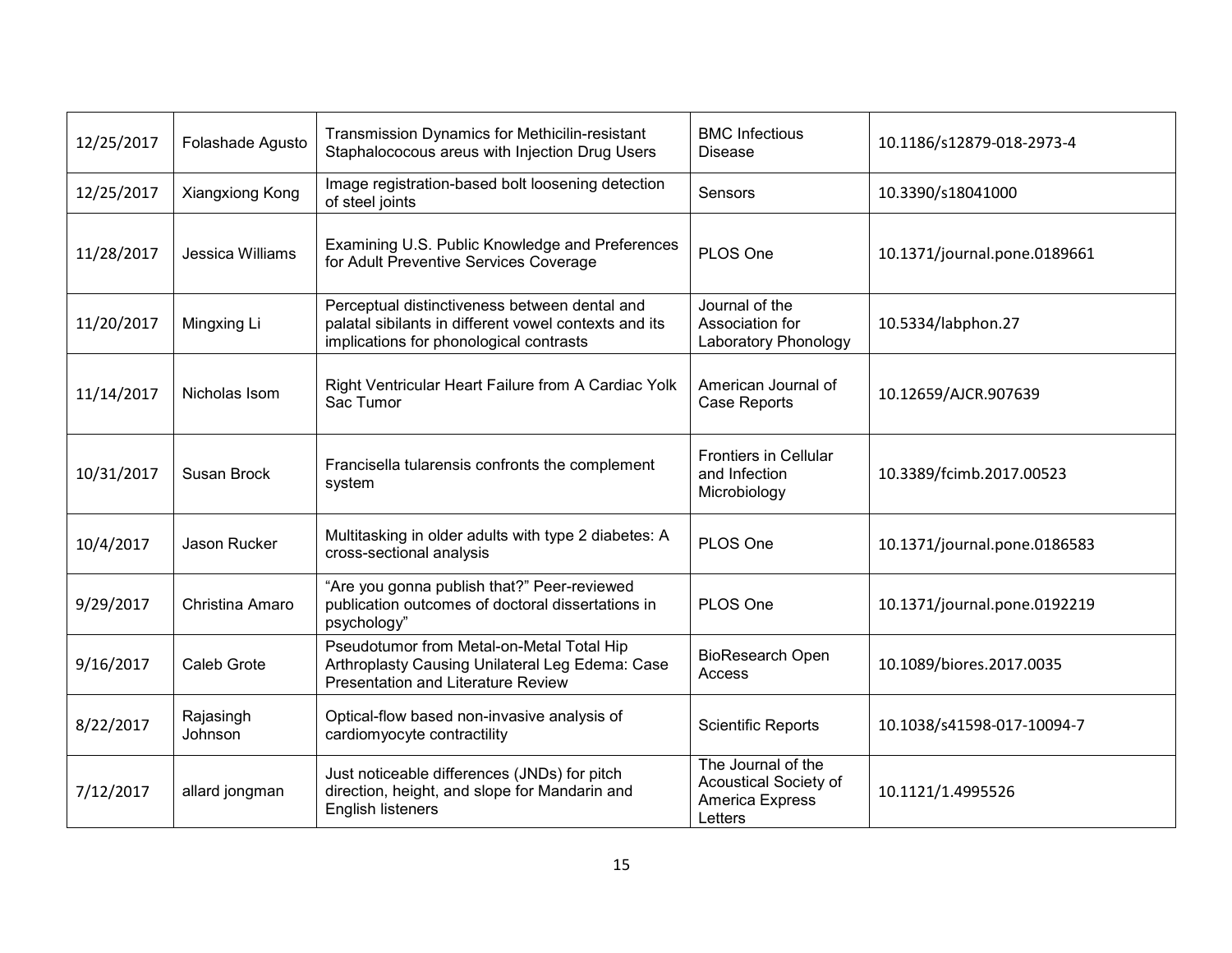| 6/15/2017  | Prabhakar<br>Bastola              | Specific mutations in D1-D2 linker region of<br>VCP/p97 enhance ATPase activity and confer<br>resistance to VCP inhibitors                            | <b>Scientific Reports</b>                            | 10.1038/cddiscovery.2017.65 |
|------------|-----------------------------------|-------------------------------------------------------------------------------------------------------------------------------------------------------|------------------------------------------------------|-----------------------------|
| 6/8/2017   | salman waheed,<br>md mph          | Association of QT Interval with Mortality by Kidney<br>Function: Results from the National Health and<br><b>Nutrition Examination Survey (NHANES)</b> | Open Heart                                           | 10.1136/openhrt-2017-000683 |
| 5/4/2017   | Evangelia<br>Chrysikou            | Using Transcranial Direct Current Stimulation to<br><b>Enhance Creative Cognition: Interactions Between</b><br>Task, Polarity, and Stimulation Site   | <b>Frontiers in Human</b><br>Neuroscience            | 10.3389/fnhum.2017.00246    |
| 4/28/2017  | <b>VISWA</b><br><b>GANGEDDULA</b> | Effect of cognitive demand on functional visual field<br>performance in senior drivers with glaucoma                                                  | Frontiers in Aging<br>Neuroscience                   | 10.3389/fnagi.2017.00286    |
| 3/27/2017  | Jordan Craig                      | Instrumented balance and walking assessments in<br>persons with multiple sclerosis show strong test-<br>retest reliability                            | Journal of<br>NeuroEngineering and<br>Rehabilitation | 10.1186/s12984-017-0251-0   |
| 3/22/2017  | Zheng Wang                        | Increased force variability is associated with altered<br>modulation of motorneuron pool in autism spectrum<br>disorder (ASD)                         | <b>Assistant Research</b><br>Faculty                 | 10.3390/ijms18040698        |
| 3/13/2017  | Anusha Vittal                     | A Rare Case Report Of Coexisting Mutually<br>Exclusive KRAS And BRAF Mutations In A Patient<br>With Metastatic Colon Adenocarcinoma                   | Case Reports in<br><b>Oncological Medicine</b>       | 10.1155/2017/2321052        |
| 2/27/2017  | Babalola Faseru                   | Changing the Default for Tobacco Treatment: Study<br>Protocol of a Randomized Controlled Trial                                                        | <b>Trials</b>                                        | 10.1186/s13063-017-2119-9   |
| 2/6/2017   | Mohammad-Ali<br>Jazayeri          | Subcutaneous implantable cardioverter-defibrillator<br>(ICD) placement in a patient with a preexisting<br>transvenous ICD                             | Heart Rhythm Case<br>Reports                         | 10.1016/j.hrcr.2017.03.009  |
| 12/16/2016 | Prachee Avasthi                   | Flagellar synchronization is a simple alternative to<br>cell cycle synchronization for ciliary and flagellar<br>studies.                              | mSphere                                              | 10.1128/mSphere.00003-17    |
| 11/3/2016  | Chuanwu Zhang                     | Subgroup identification of early preterm birth<br>(ePTB): informing a future prospective enrichment<br>clinical trial design                          | <b>BMC Pregnacy and</b><br>Childbirth                | 10.1186/s12884-016-1189-0   |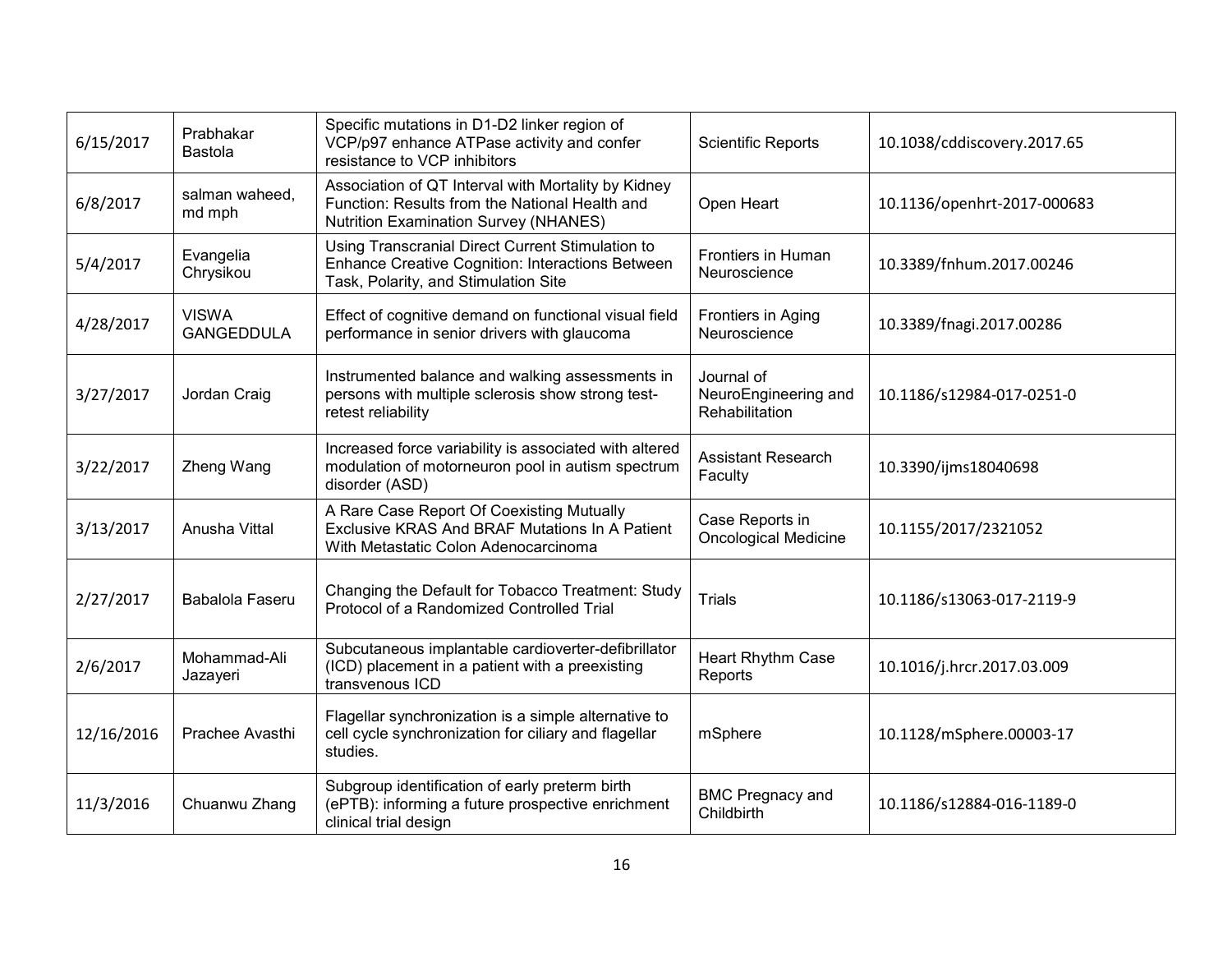| 10/24/2016 | Jennifer Cauble         | Poor validity of anthropometric equations to<br>estimate infant fat mass at birth and in early infancy                                                         | <b>BMC Pediatrics</b>                             | 10.1186/s12887-017-0844-6    |
|------------|-------------------------|----------------------------------------------------------------------------------------------------------------------------------------------------------------|---------------------------------------------------|------------------------------|
| 10/14/2016 | Kyungjin Min            | Carbon availability modifies temperature responses<br>of heterotrophic microbial respiration, substrate<br>affinity, and stable carbon isotope discrimination  | Frontiers in<br>Microbiology                      | 10.3389/fmicb.2016.02083     |
| 9/27/2016  | Michele Pritchard       | Evidence for a 'pathogenic triumvirate' in congenital<br>hepatic fibrosis (CHF) in autosomal recessive<br>polycystic kidney disease (ARPKD)                    | <b>BioMed Research</b><br>International           | 10.1155/2016/4918798         |
| 9/2/2016   | Aili Breda              | Expectations Regarding Aging, Physical Activity,<br>and Physical Function in Older Adults                                                                      | Gerontology and<br>Geriatric Medicine             | 10.1177/2333721417702350     |
| 8/9/2016   | Carla Sabus             | Innovative Physical Therapy Practice: A Qualitative<br>Verification of Factors that Support Diffusion of<br>Innovation in Outpatient Physical Therapy Practice | Journal of Healthcare<br>Leadershiop              | 10.2147/JHL.S115772          |
| 8/8/2016   | Michael Cooper          | Emergin Relationships Between Exercise, Sensory<br>Nerves, and Neuropathic Pain                                                                                | Frontiers in Physiology                           | 10.3389/fnins.2016.00372     |
| 7/19/2016  | Esmeralda<br>Valdivieso | A systematic review of the relationship between<br>familism and mental health outcomes in Latino<br>population                                                 | Frontiers in Psychology                           | 10.3389/fpsyg.2016.01632     |
| 5/19/2016  | Alexandra Brown         | A Bayesian Comparative Effectiveness Trial in<br>Action: Developing a Platform for Multi-Site Study<br>Adaptive Randomization                                  | <b>Trials</b>                                     | 10.1186/s13063-016-1544-5    |
| 5/19/2016  | Rebecca Lepping         | Neural Processing of Emotional Musical and<br>Nonmusical Stimuli in Depression                                                                                 | PLOS One                                          | 10.1371/journal.pone.0156859 |
| 5/18/2016  | Tera Fazzino            | Change in alcohol use during a phone-based<br>weight management intervention for breast cancer<br>survivors                                                    | Journal of Medical<br>Internet Research<br>Cancer | 10.2196/cancer.6295          |
| 5/11/2016  | Deborah Smith           | Population genetic evidence for sex-specific<br>dispersal in an inbred social spider                                                                           | <b>Ecology and Evolution</b>                      | 10.1002/ece3.2200            |
| 5/9/2016   | Hiroshi Nishimune       | Dual-color STED microscopy reveals a sandwich<br>structure of Bassoon and Piccolo in active zones of<br>adult and aged mice                                    | <b>Scientific Reports</b>                         | 10.1038/srep27935            |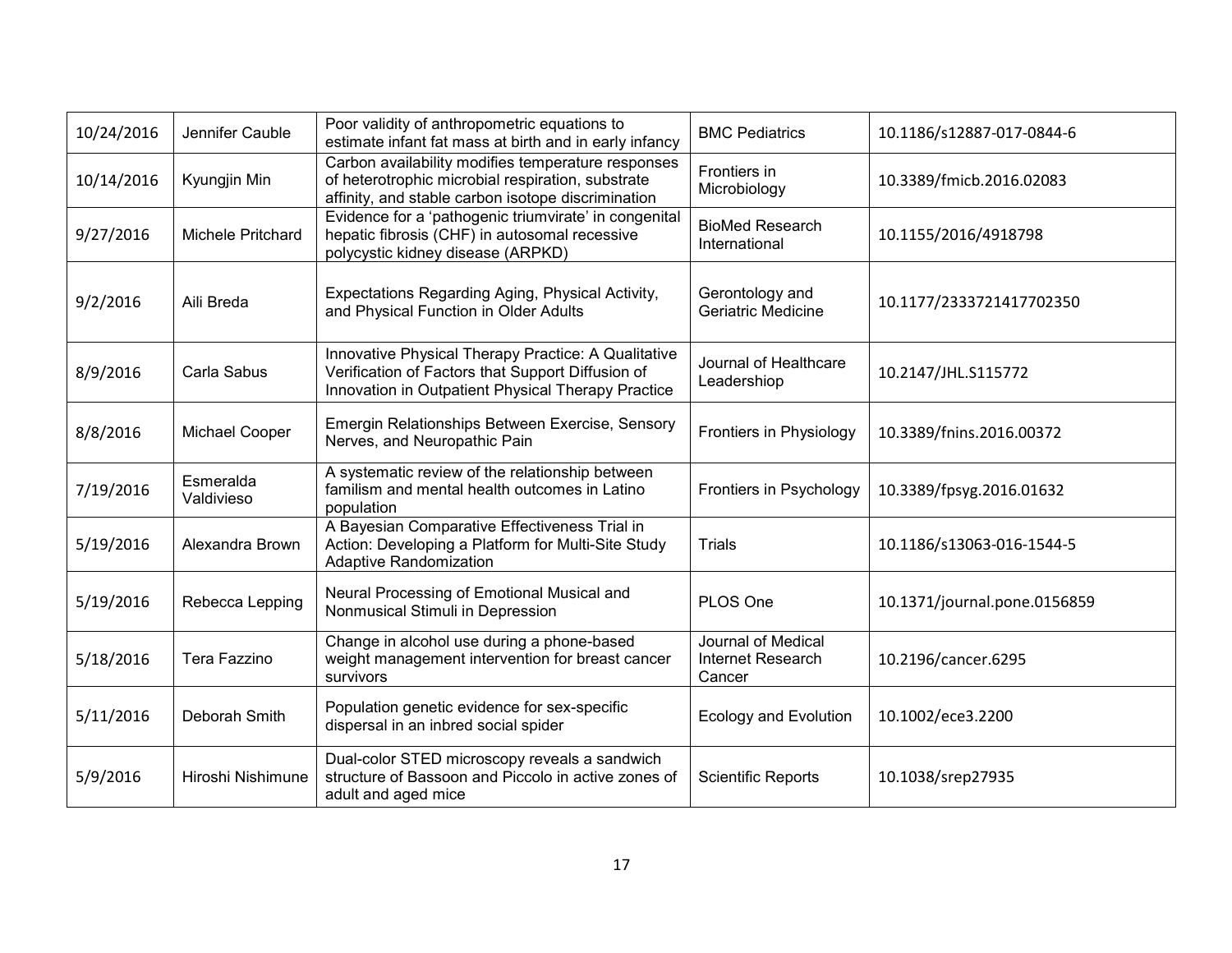| 5/2/2016   | Susan Carlson      | Dietary Patterns of Early Childhood and Maternal<br>Socioeconomic Status in a Unique Prospective<br>Sample from a Randomized Controlled Trial of<br><b>Prenatal DHA Supplementation</b> | <b>BMC Pediatrics</b>                      | 10.1186/s12887-016-0729-0    |
|------------|--------------------|-----------------------------------------------------------------------------------------------------------------------------------------------------------------------------------------|--------------------------------------------|------------------------------|
| 4/7/2016   | Nathan Locke       | <b>IVC Filter Erosion causing symptomatic obstructive</b><br>hydronephrosis                                                                                                             | Journal of Endourology<br>Case Reports     | 10.1089/cren.2016.0070       |
| 3/15/2016  | Eric J. Deeds      | Mathematical model for length control by the timing<br>of substrate switching in the type III secretion                                                                                 | <b>PLoS Computational</b><br>Biology       | 10.1371/journal.pcbi.1004851 |
| 3/10/2016  | Wai-Lun Chan       | Growing Ultra-flat Organic Films on Graphene with<br>a Face-on Stacking via Moderate Molecule-<br>Substrate Interaction                                                                 | <b>Scientific Reports</b>                  | 10.1038/srep28895            |
| 2/29/2016  | Samuel Asante      | Intradural-Extramedullary Isolated Compressive<br>Sarcoid Lesion                                                                                                                        | <b>Surgical Neurology</b><br>International | 10.4103/2152-7806.194520     |
| 2/21/2016  | Abdallah           | Climate change influences on the global potential<br>distribution of bluetongue virus                                                                                                   | PLOS One                                   | 10.1371/journal.pone.0150489 |
| 2/8/2016   | Jesse Grismer      | The Eurasian Invasion: Phylogenomic data reveal<br>multiple Southeast Asian origins for Indian Dragon<br>Lizards.                                                                       | <b>BMC Evolutionary</b><br>Biology         | 10.1186/s12862-016-0611-6    |
| 1/26/2016  | <b>Amber Watts</b> | Intra-individual Variability of Physical Activity in<br>Older Adults with and without Mild Alzheimer's<br><b>Disease</b>                                                                | PLOS One                                   | 10.1371/journal.pone.0153898 |
| 12/22/2015 | Michele Pritchard  | Differential effects of hyaluronan synthase 3<br>deficiency after acute vs chronic liver injury in mice                                                                                 | Fibrogenesis and<br><b>Tissue Repair</b>   | 10.1186/s13069-016-0041-5    |
| 12/18/2015 | Sarah Galvis       | Spine biomechanics in the adolescent and the<br>effect of scoliotic deformity                                                                                                           | Scoliosis                                  | 10.1186/s13013-016-0103-x    |
| 12/15/2015 | Steven LeVine      | Albumin and Multiple Sclerosis                                                                                                                                                          | <b>BMC Medicine</b>                        | 10.1186/s12883-016-0564-9    |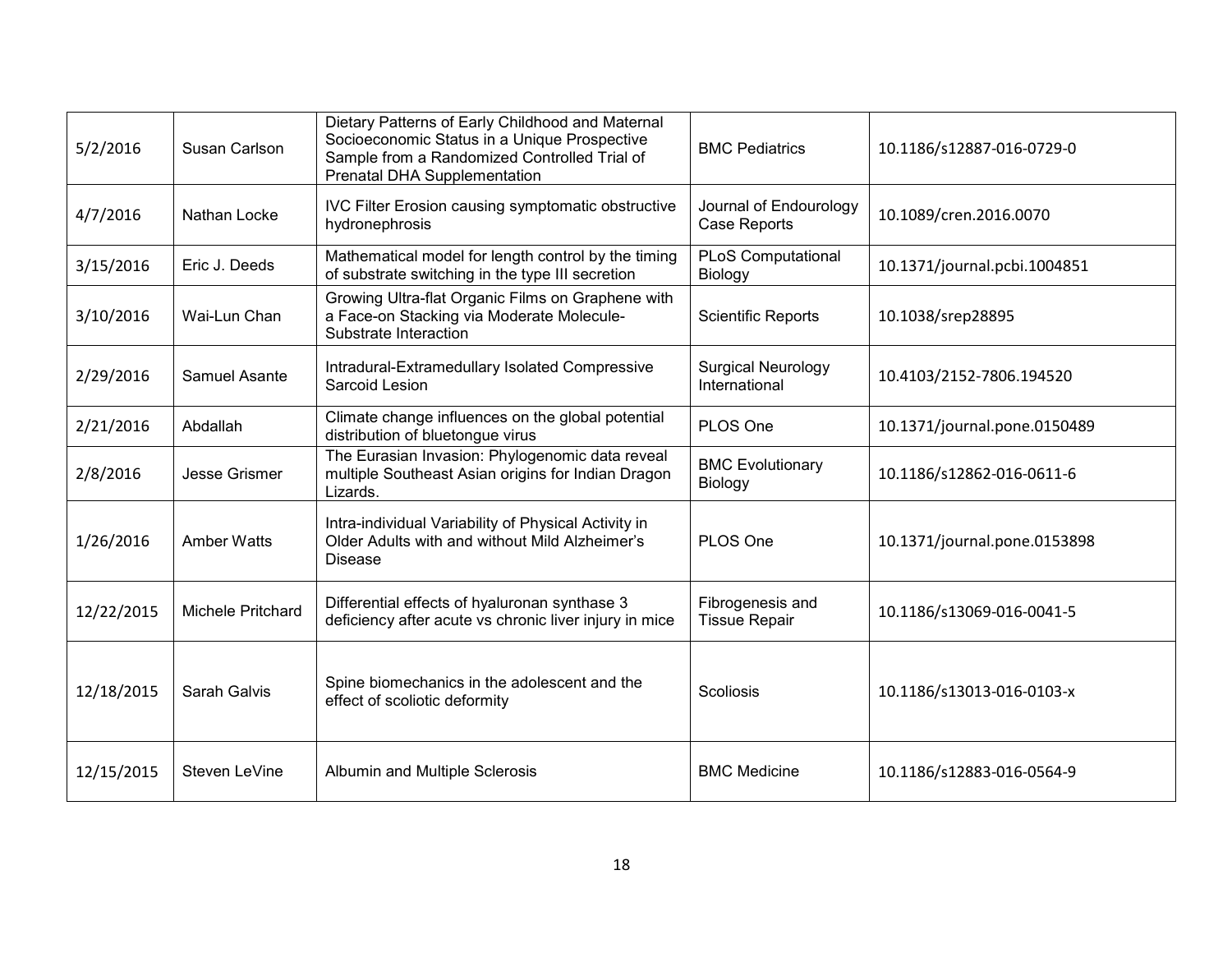| 12/14/2015 | Rafe Brown              | Polyphyly of Asian Tree Toads, Genus Pedostibes<br>Günther, 1876 (Anura: Bufonidae), and the<br>Description of a New Genus from Southeast Asia  | PLOS One                                   | 10.1371/journal.pone.0145903 |
|------------|-------------------------|-------------------------------------------------------------------------------------------------------------------------------------------------|--------------------------------------------|------------------------------|
| 12/8/2015  | A. Townsend<br>Peterson | MERS-CoV geography and ecology in the Middle<br>East                                                                                            | <b>BMC Research Notes</b>                  | 10.1186/s13104-015-1789-1    |
| 11/30/2015 | Yuqin Shang             | Integrated Microfluidic Lectin Barcode Platform for<br>High-Performance Focused Glycomic Profiling                                              | <b>Scientific Reports</b>                  | 10.1038/srep20297            |
| 10/27/2015 | Irfan Saadi             | SPECC1L deficiency results in increased adherens<br>junction stability and reduced cranial neural crest<br>cell delamination                    | <b>Scientific Reports</b>                  | 10.1038/srep17735            |
| 10/14/2015 | Catherine<br>Siengsukon | Sleep parameters, functional status and time post-<br>stroke are associated with off-line motor skill<br>learning in people with chronic stroke | Frontiers in Neurology                     | 10.3389/fneur.2015.00225     |
| 10/8/2015  | Christophe Nicot        | Inhibition of PARP with Small Inhibitor PJ-34<br>Induces Cell Cycle Arrest and Apoptosis of Adult T-<br>Cell Leukemia cells                     | Journal of Hematology<br>& Oncology        | 10.1186/s13045-015-0217-2    |
| 10/3/2015  | Kyle Smith              | Coexistence of Clival Chordoma and Sellar-<br>Suprasellar Germinoma in a Pediatric Patient: A<br>Case Report and Review of the Literature.      | <b>Surgical Neurology</b><br>International | 10.4103/2152-7806.173313     |
| 10/2/2015  | Jennifer Gleason        | Development of a genomic resource and<br>quantitative trait loci mapping of male calling traits<br>in the lesser wax moth, Achroia grisella     | PLOS One                                   | 10.1371/journal.pone.0147014 |
| 9/21/2015  | Kimberly<br>Engelman    | Health Status among Black African-born Women in<br>Kansas City: a Preliminary Assessment                                                        | <b>BMC Research Notes</b>                  | 10.1186/s13104-015-1469-1    |
| 9/10/2015  | Alison Gabriele         | Syntactic constraints and individual differences in<br>native and non-native processing of wh-movement                                          | Frontiers in Psychology                    | 10.3389/fpsyg.2016.00549     |
| 5/12/2015  | Catherine<br>Siengsukon | Sleep characteristics of individuals with chronic<br>stroke: a pilot study                                                                      | Nature and Science of<br>Sleep             | 10.2147/NSS.S83882           |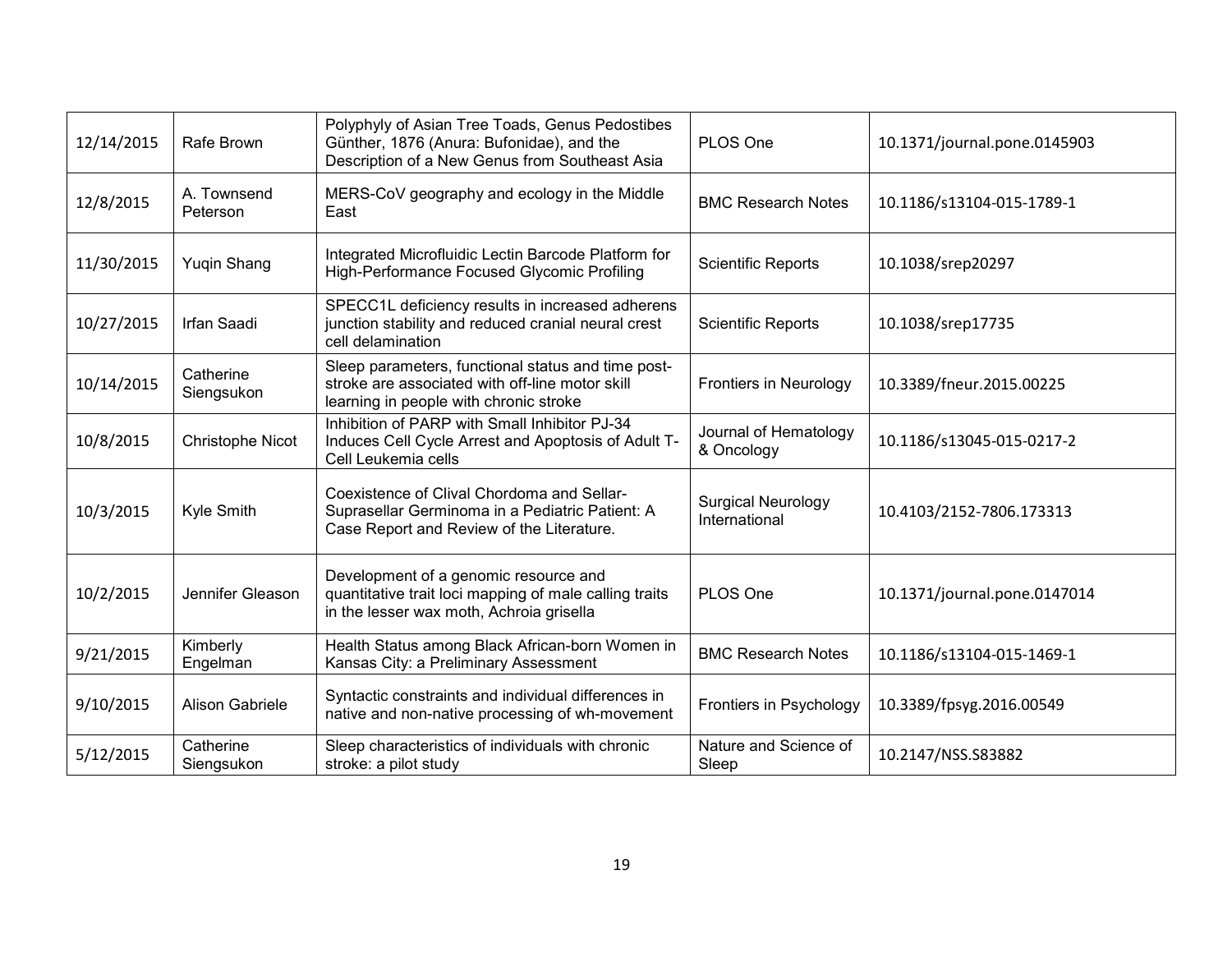| 4/25/2015 | Robert M. Timm      | A century of Shope papillomavirus in museum<br>rabbit specimens                                                                             | PLOS One                                             | 10.1371/journal.pone.0132172 |
|-----------|---------------------|---------------------------------------------------------------------------------------------------------------------------------------------|------------------------------------------------------|------------------------------|
| 4/21/2015 | Patrick Monnahan    | Epistasis is a major determinant of the additive<br>genetic variance in Mimulus guttatus                                                    | <b>PLoS Genetics</b>                                 | 10.1371/journal.pgen.1005201 |
| 3/23/2015 | Andrei Belousov     | Death of Neurons Following Injury Requires<br>Conductive Neuronal Gap Junction Channels but<br>not a Specific Connexin                      | PLOS One                                             | 10.1371/journal.pone.0125395 |
| 3/23/2015 | <b>David Flores</b> | Transrectal Ultrasound Guided Needle Aspiration of<br>a Prostatic Abscess: Salvage Treatment After<br><b>Failed Transurethral Resection</b> | <b>Urology Case Reports</b>                          | 10.1016/j.eucr.2015.03.006   |
| 2/18/2015 | Amanda Bruce        | Neurofunctional Correlates of Ethical, Food-Related<br>Decision-Making                                                                      | PLOS One                                             | 10.1371/journal.pone.0120541 |
| 2/10/2015 | Devin Cox           | The 15q11.2 BP1-BP2 Microdeletion Syndrome: A<br>Review                                                                                     | International Journal of<br><b>Molecular Science</b> | 10.3390/ijms16024068         |
| 2/10/2015 | Hyesun Cho          | Teachers' Perceived Challenges of Employing<br><b>Critical Literacy</b>                                                                     | English Language<br>Teaching                         | 10.5539/elt.v8n6p69          |
| 2/6/2015  | Sarah Wildgen       | Whispering Gallery Mode Resonators for Rapid<br>Label-Free Biosensing in Small Volume Droplets                                              | <b>Biosensors</b>                                    | 10.3390/bios5010118          |
| 2/5/2015  | Jack Colicchio      | DNA methylation and gene expression in Mimulus<br>guttatus                                                                                  | <b>BMC Genomics</b>                                  | 10.1186/s12864-015-1668-0    |
| 1/19/2015 | Kyle Smith          | Hydrocephalus Secondary to Dilated Virchow<br>Robin Spaces                                                                                  | <b>JNLS Reports</b>                                  | 10.4103/2152-7806.161240     |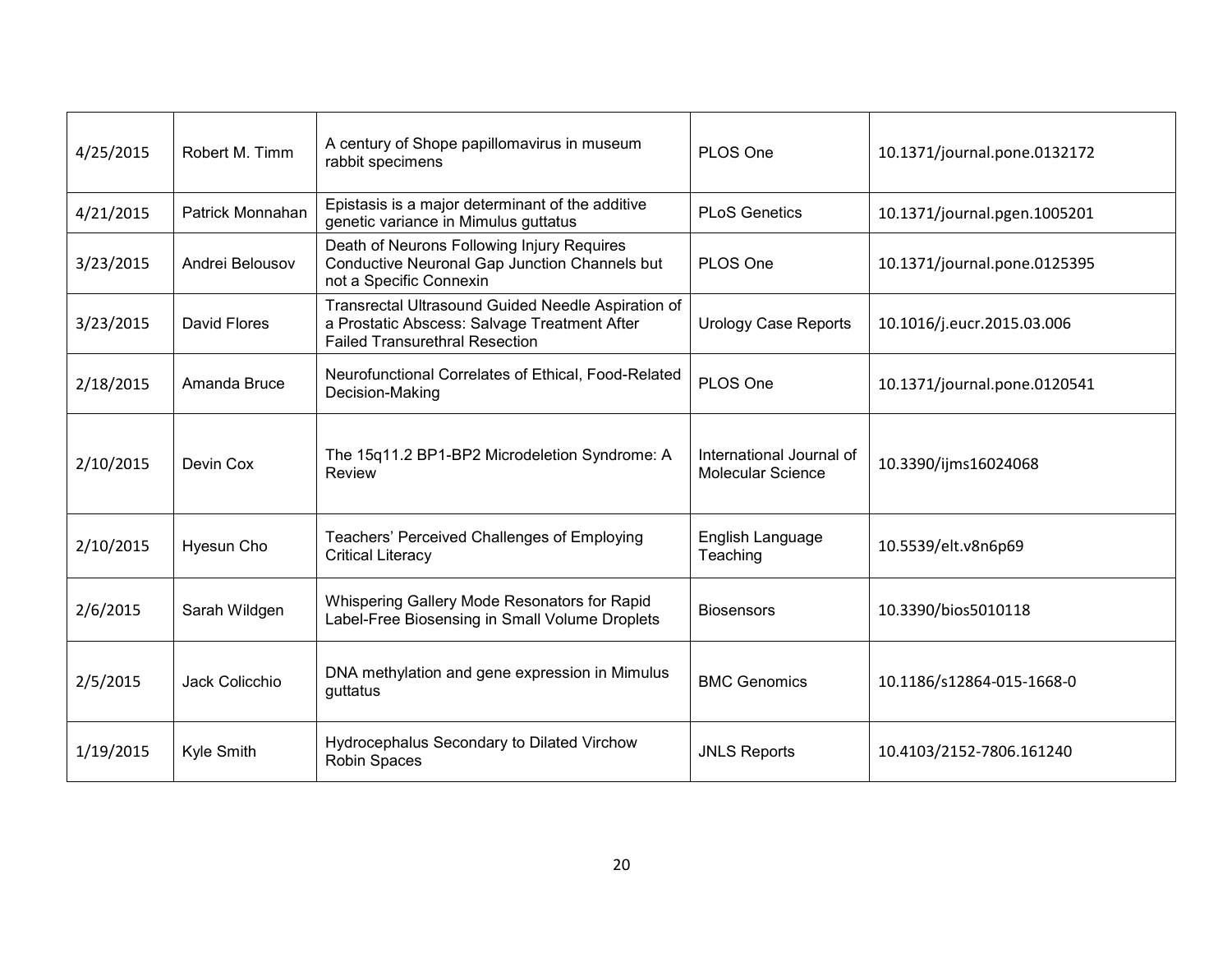| 12/22/2014 | Joseph Pacheco                   | Ensuring healthy American Indian generations for<br>tomorrow through safe and healthy indoor<br>environments                                                                                              | International Journal of<br>Environmental<br><b>Research and Public</b><br>Health | 10.3390/ijerph120302810      |
|------------|----------------------------------|-----------------------------------------------------------------------------------------------------------------------------------------------------------------------------------------------------------|-----------------------------------------------------------------------------------|------------------------------|
| 12/15/2014 | Frank Dong                       | Disparities in Oral Health among School-aged<br><b>Children in Kansas</b>                                                                                                                                 | Open Journal of<br><b>Preventive Medicine</b>                                     | 10.4236/ojpm.2015.56032      |
| 11/25/2014 | Babalola Faseru                  | RELATIONSHIPS BETWEEN SEXUAL VIOLENCE<br>AND CHRONIC DISEASE: A CROSS-SECTIONAL<br><b>STUDY</b>                                                                                                           | <b>BMC Public Health</b>                                                          | 10.1186/1471-2458-14-1286    |
| 11/19/2014 | Rutherford<br>Goldstein          | The influence of clustering coefficient on word-<br>learning: how groups of similar sounding words<br>facilitate acquisition                                                                              | Frontiers in Psychology                                                           | 10.3389/fpsyg.2014.01307     |
| 11/19/2014 | <b>Rachel Craft</b>              | Ethnic Differences in Medicinal Plant Use among<br>University Students: A Cross-Sectional Survey of<br>Self-Reported Medicinal Plant Use at Two Midwest<br><b>Universities</b>                            | <b>BMC Complementary</b><br>and Alternative<br>Medicine                           | 10.1186/s12906-015-0725-1    |
| 12/30/2013 | <b>Scott Mullen</b>              | Barefoot running: The effects of an 8-week barefoot<br>training program                                                                                                                                   | Orthopaedic Journal of<br>Sports Medicine                                         | 10.1177/2325967114525582     |
| 11/22/2013 | <b>Arthur Daemmrich</b>          | Healthcare Reform in the United States and China:<br><b>Pharmaceutical Market Implications</b>                                                                                                            | Journal of<br><b>Pharmaceutical Policy</b><br>and Practice                        | 10.1186/2052-3211-7-9        |
| 11/15/2013 | Anup Kumar Kasi<br>Loknath Kumar | Extramedullary progression of multiple myeloma<br>despite concomitant medullary response to<br>multiple combination therapies and autologous<br>transplant: A Case Report and Review of the<br>Literature | Journal of Medical<br>Case Reports                                                | 10.1186/1752-1947-8-299      |
| 11/5/2013  | <b>Liskin Swint-</b><br>Kruse    | Rheostats and toggle switches for modulating<br>protein function                                                                                                                                          | PLOS One                                                                          | 10.1371/journal.pone.0083502 |
| 11/1/2013  | Catherine<br>Siengsukon          | Time Rather than Sleep Appears to Enhance Off-<br>Line Learning and Transfer of Learning of an<br><b>Implicit Continuous Task</b>                                                                         | Nature and Science of<br>Sleep                                                    | 10.2147/NSS.S53789           |
| 10/23/2013 | <b>Rahul Pawar</b>               | Inflammatory response following neutrophil<br>recovery post chemotherapy in AML cases without<br>evidence of infection- role of homing of neutrophils                                                     | Journal of Blood<br>Medicine                                                      | 10.2147/JBM.S53616           |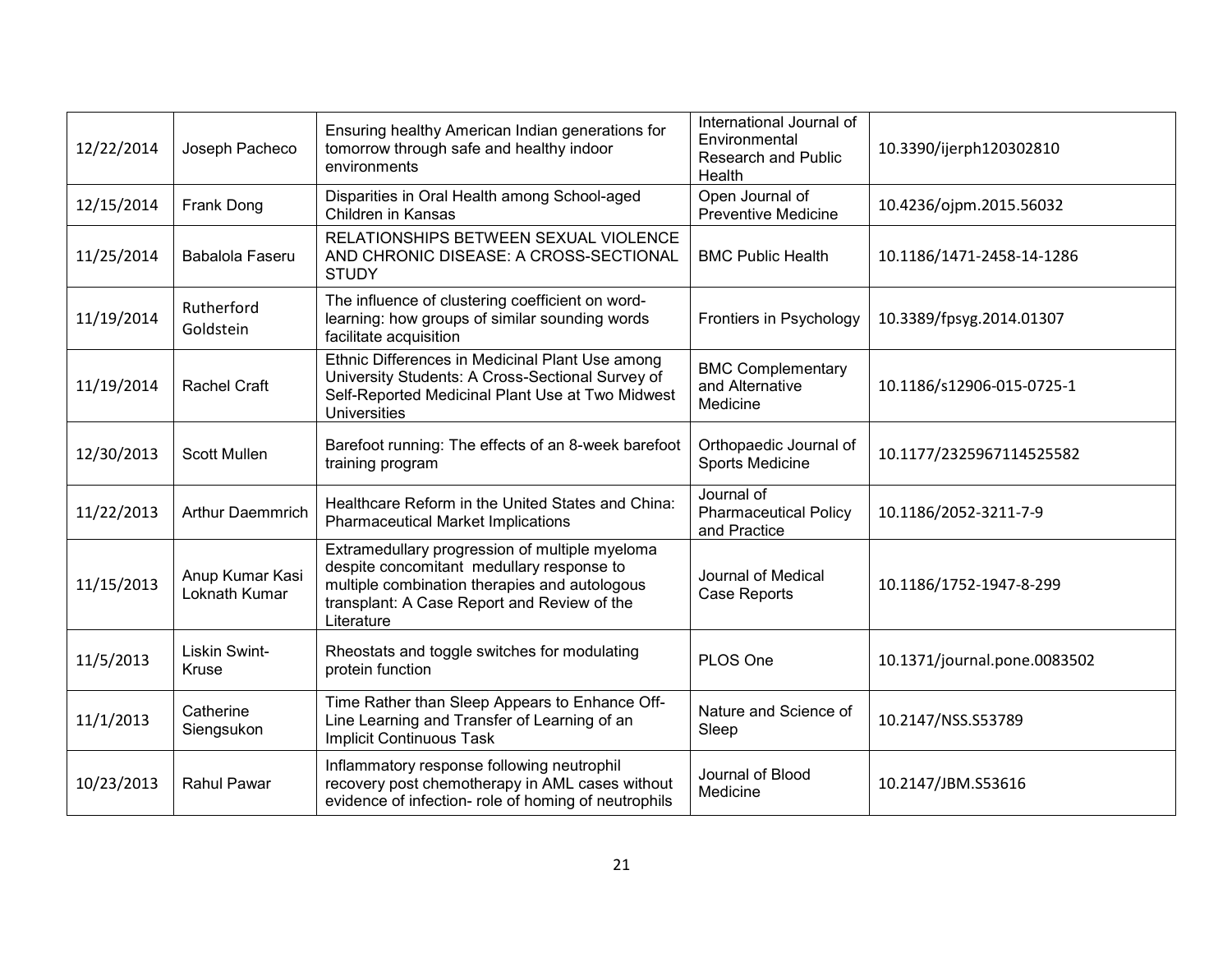| 10/7/2013 | <b>Michael Vitevitch</b>     | Speaker sex influences processing of grammatical<br>gender                                                                                                             | PLOS One                                      | 10.1371/journal.pone.0079701    |
|-----------|------------------------------|------------------------------------------------------------------------------------------------------------------------------------------------------------------------|-----------------------------------------------|---------------------------------|
| 9/26/2013 | Rodolfo Torres               | Minimal regularity conditions for the end-point<br>estimate of bilinear Calderón-Zygmund operators                                                                     | Proceedings of the<br>AMS, Series B           | 10.1090/S2330-1511-2014-00009-2 |
| 9/13/2013 | Michael<br><b>Brimacombe</b> | Genomic Aggregation Effects and Simpson's<br>Paradox                                                                                                                   | Open Access Medical<br><b>Statistics</b>      | 10.2147/OAMS.S52288             |
| 9/4/2013  | Eric J. Deeds                | Machines vs. Ensembles: Effective MAPK<br>Signaling through Heterogeneous Sets of Protein<br>Complexes                                                                 | <b>PLoS Computational</b><br>Biology          | 10.1371/journal.pcbi.1003278    |
| 8/23/2013 | Shang-You Yang               | Therapeutic potentials of Naringin on<br>polymethylmethacrylate-induced<br>osteoclastogenesis and osteolysis, in vitro and in<br>vivo assessments                      | Drug Design,<br>Development and<br>Therapy    | 10.2147/DDDT.S52714             |
| 8/20/2013 | <b>Shahid Umar</b>           | Differential effects of b-catenin and NF-kB interplay<br>in the regulation of cell proliferation, inflammation<br>and tumorigenesis in response to bacterial infection | PLOS One                                      | 10.1371/journal.pone.0079432    |
| 8/15/2013 | Donita Shaw                  | The impact of word study intervention on adult<br>English learners' spelling and reading                                                                               | Journal of Language<br>Teaching & Research    | 10.4304/jltr.5.2.245-252        |
| 7/11/2013 | Cynthia S.Q.<br>Siew         | Community structure in the phonological network                                                                                                                        | Frontiers in Language<br>Sciences             | 10.3389/fpsyg.2013.00553        |
| 7/11/2013 | Shengiang Ren                | Symmetry Defying iron pyrite nano crystals through<br>oriented attachment                                                                                              | <b>Scientific Reports</b>                     | 10.1038/srep02092               |
| 7/5/2013  | Shelley<br>Bhattacharya      | Optimizing Strategies to Improve Interprofessional<br>Practice for Veterans, Part 1.                                                                                   | Journal of<br>Multidisciplinary<br>Healthcare | 10.2147/JMDH.S51010             |
| 7/5/2013  | Xinkun Wang                  | Gene Expression Patterns in Hippocampus During<br>the Development and Aging of Wild Type and<br>Glud1 (Glutamate Dehydrogenase 1) Transgenic<br>Mice                   | <b>BMC Genomics</b>                           | 10.1186/1471-2202-15-37         |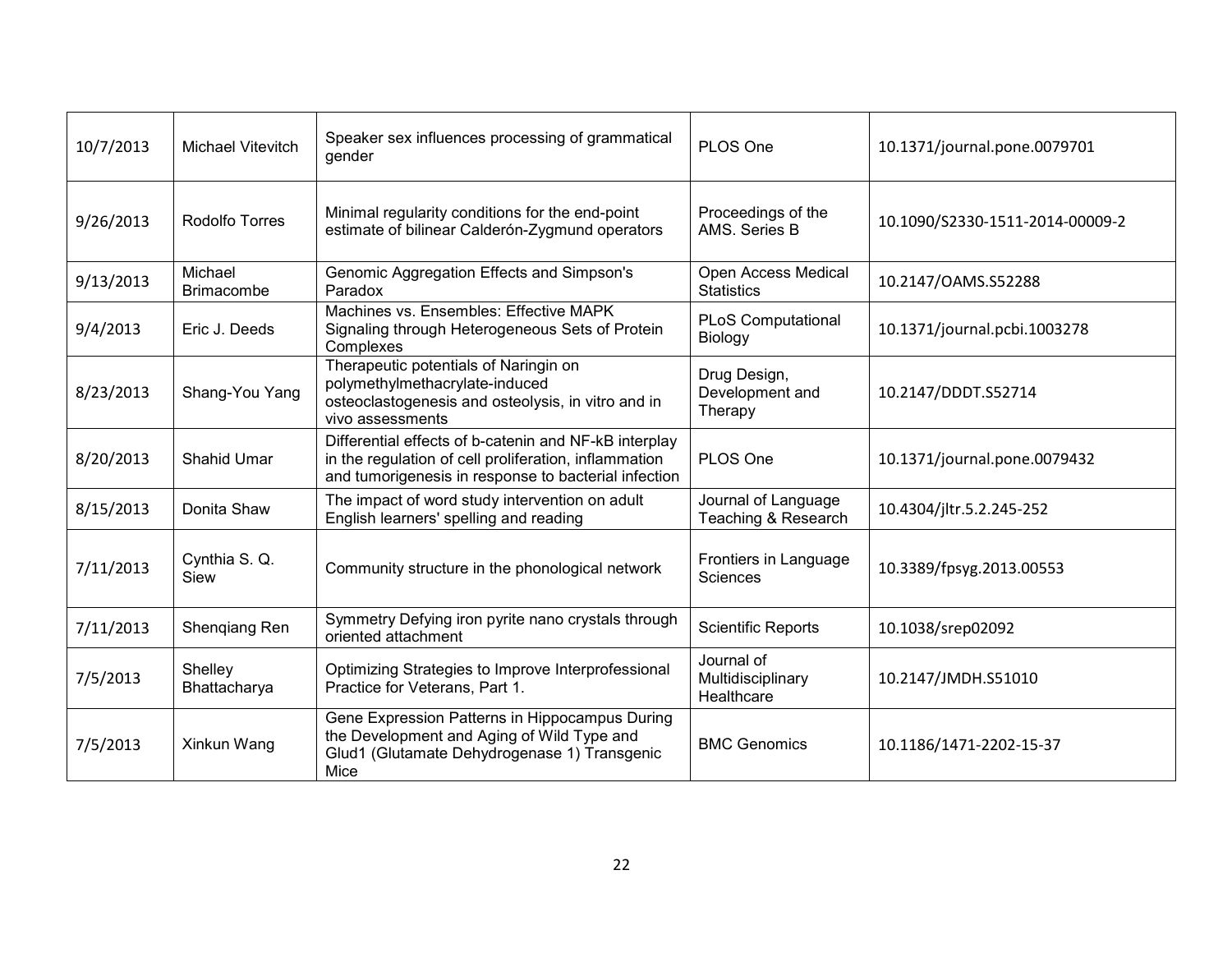| 7/1/2013   | Niralee Vaishnav           | Is there an increase risk of hip fractures in Multiple<br>Sclerosis? Analysis of the Nationwide Inpatient<br>Sample                                              | <b>BMC Neurology</b>                                   | 10.2147/JMDH.S54786          |  |
|------------|----------------------------|------------------------------------------------------------------------------------------------------------------------------------------------------------------|--------------------------------------------------------|------------------------------|--|
| 2/25/2013  | Prasad Kulkarni            | Source-to-Source Refactoring and Elimination of<br><b>Global Variables in C Programs</b>                                                                         | Journal of Software<br>Engineering and<br>Applications | 10.4236/jsea.2013.65033      |  |
| 1/19/2013  | Stephen Politzer-<br>Ahles | The realization of scalar inferences: context<br>sensitivity without processing cost                                                                             | PLOS One                                               | 10.1371/journal.pone.0063943 |  |
| 1/17/2013  | Rafe Brown                 | The amphibians and reptiles of Luzon Island,<br>Philippines, VIII: the herpetofauna of Cagayan and<br>Isabela Provinces, northern Sierra Madre Mountain<br>Range | ZooKeys                                                | 10.3897/zookeys.266.3982     |  |
| 1/10/2013  | Sally Rigler               | Impact of a modified claims ascertainment period<br>on Liu comorbidity index scores in chronic dialysis<br>initiates                                             | <b>BMC Nephrology</b>                                  | 10.1186/1471-2369-14-51      |  |
| 12/20/2012 | Luke M.<br>Herrington      | Globalization and Religion in Historical Perspective:<br>A Paradoxical Relationship                                                                              | Religions                                              | 10.3390/rel4010145           |  |
| 12/19/2012 | Wonpil Im                  | Restricted N-glycan Conformational Space in the<br>PDB and Its Implication in Glycan Structure<br>Modeling'                                                      | <b>PLOS Computational</b><br>Biology                   | 10.1371/journal.pcbi.1002946 |  |
| 12/11/2012 | <b>William Dentler</b>     | A role for the membrane in the regulation of<br>Chlamydomonas flagellar length                                                                                   | PLOS One                                               | 10.1371/journal.pone.0053366 |  |
| 12/9/2012  | James Lamsdell             | Babes in the wood - a unique window into sea<br>scorpion ontogeny                                                                                                | <b>BMC Evolutionary</b><br>Biology                     | 10.1186/1471-2148-13-98      |  |
| 11/13/2012 | Yevgeny Botanov            | A Placebo-Controlled Examination of the Acute<br>Side Effects of Light Therapy in a Non-Clinical<br>Sample                                                       | PLOS One                                               | 10.1371/journal.pone.0075893 |  |
| 11/12/2012 | Michael S. Engel           | The melectine bee genera Brachymelecta and<br>Sinomelecta (Hymenoptera, Apidae)                                                                                  | ZooKeys                                                | 10.3897/zookeys.244.3979     |  |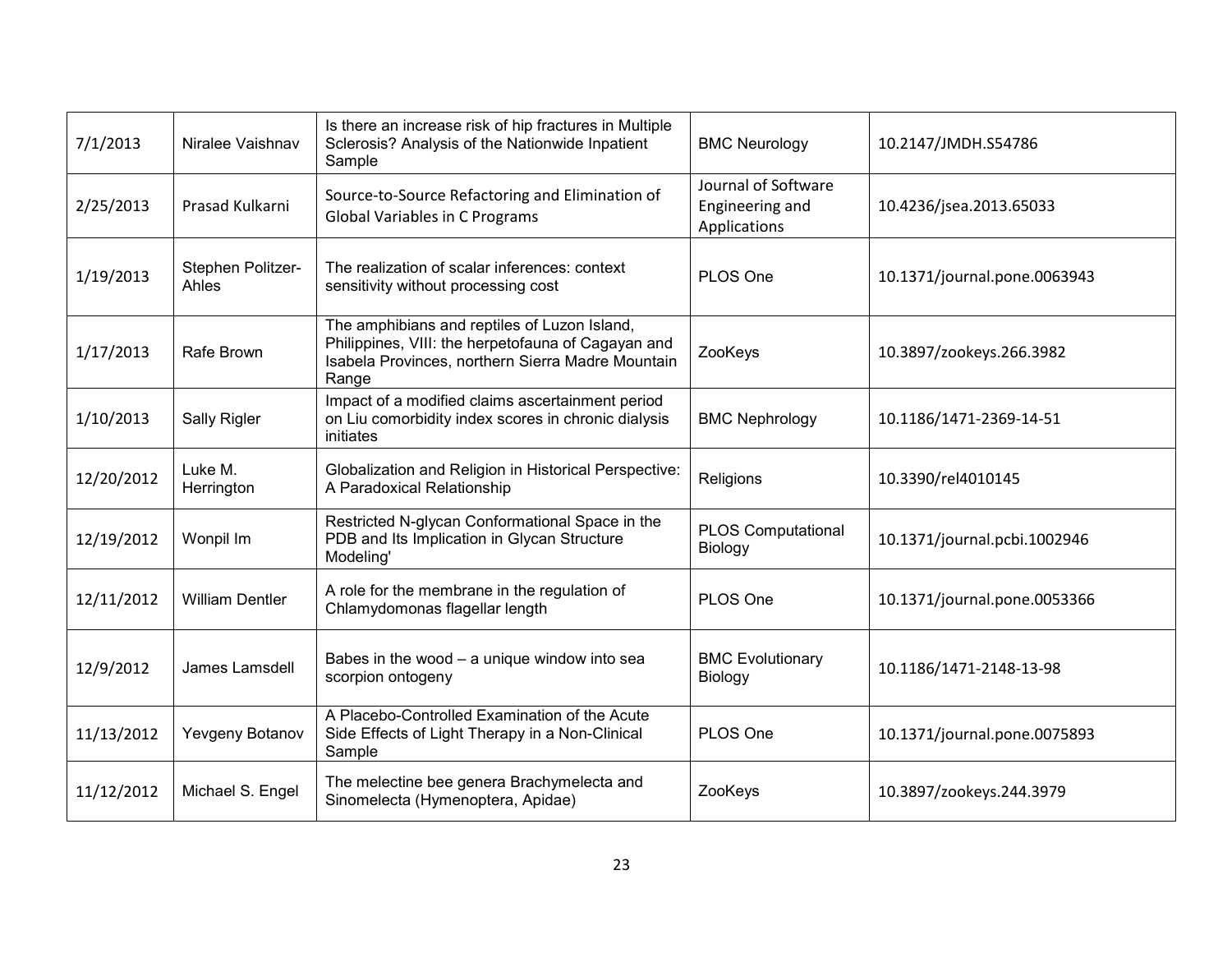| 11/6/2012  | Kenneth Peterson | Mi2beta is Required for gamma-Globin Gene<br>Silencing: Temporal Assembly of a GATA-1-FOG-<br>1-Mi2 Repressor Complwz   | <b>PLoS Genetics</b>  | 10.1371/journal.pgen.1003155 |
|------------|------------------|-------------------------------------------------------------------------------------------------------------------------|-----------------------|------------------------------|
| 11/6/2012  | Helen Alexander  | Detection and plant monitoring programs: lessons<br>from an intensive survey of Asclepias meadii with<br>five observers | PLOS One              | 10.1371/journal.pone.0052762 |
| 11/5/2012  | Ruth Ann Atchley | Creativity in the Wild: Improving Creative<br>Reasoning Through Immersion in Natural Settings                           | PLOS One              | 10.1371/journal.pone.0051474 |
| 10/25/2012 | Jeffrey Krise    | Lysosomotropic properties of weakly basic<br>anticancer agents promote cancer cell selectivity in<br>vitro              | PLOS One              | 10.1371/journal.pone.0049366 |
| 10/25/2012 | Rongqing Hui     | Complex-optical-field lidar system for range and<br>vector velocity measurement                                         | <b>Optics Express</b> | 10.1364/OE.20.025867         |
| 10/24/2012 | Joy Ward         | "Identification of a major QTL that alters flowering<br>time at elevated [CO2] in Arabidopsis thaliana"                 | PLOS One              | 10.1371/journal.pone.0049028 |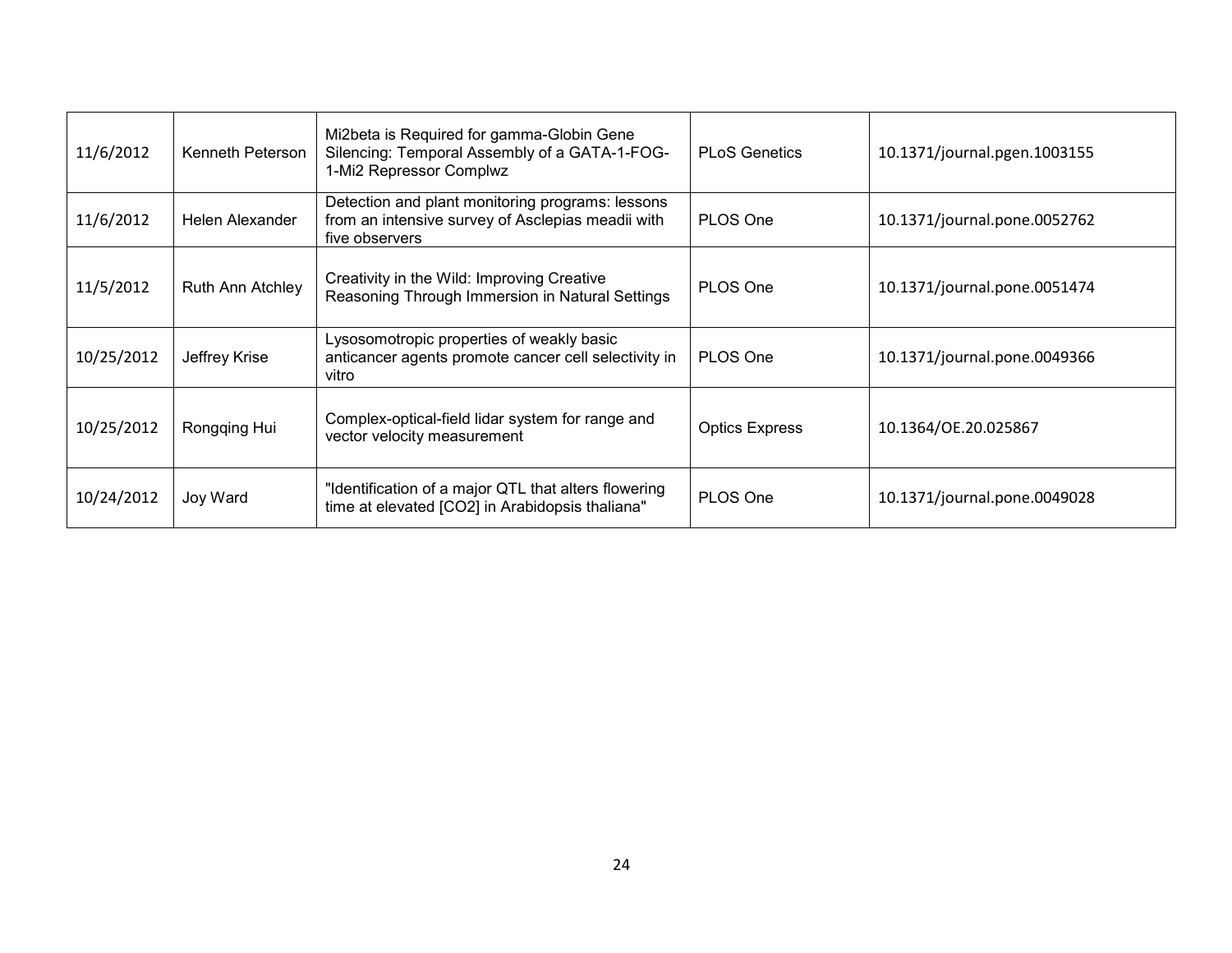# **Appendix E**

# **Applications Received by Unit, Inception – June 2021 In Alphabetical Order**

| <b>Unit</b>                                        | 2012- FY20     | <b>FY21</b>    | <b>Total</b>             |
|----------------------------------------------------|----------------|----------------|--------------------------|
| Allergy and Rheumatology                           | 1              |                | 1                        |
| Anatomy and Cell Biology                           | 12             | 1              | 13                       |
| Anesthesiology                                     | 1              |                | 1                        |
| <b>Applied Behavioral Science</b>                  | 4              | 1              | 5                        |
| <b>Biochemistry and Molecular Biology</b>          | 3              | 1              | 4                        |
| Bioengineering                                     | 3              |                | 3                        |
| Biology                                            | 1              |                | 1                        |
| <b>Biostatistics</b>                               | 8              | $\overline{2}$ | 10                       |
| Cancer Biology                                     | 3              |                | 3                        |
| <b>Cancer Center</b>                               | $\overline{2}$ | $\overline{2}$ | 4                        |
| CardioThoracic Surgery                             | $\mathbf{1}$   |                | 1                        |
| <b>Cardiovascular Medicine</b>                     | 12             |                | 12                       |
| Center for Child Health and Development            | $\overline{2}$ |                | $\overline{2}$           |
| <b>Center for Children and Families</b>            | 1              |                | 1                        |
| <b>Center for Computational Biology</b>            |                |                |                          |
| <b>Center for Global and International Studies</b> |                |                | 1                        |
| <b>Center for Physical Education</b>               |                |                | 1                        |
| <b>Chemical and Petroleum Engineering</b>          | 4              |                | 4                        |
| Chemistry                                          | 4              |                | 4                        |
| Child Language Doctoral Program                    | 1              |                | 1                        |
| Civil, Environmental, and Architectural            |                | 1              | $\overline{2}$           |
| Engineering                                        |                |                |                          |
| Clinical Child Psychology Program                  | 6              | 1              | 7                        |
| <b>Clinical Informatics</b>                        |                |                | 1                        |
| <b>Clinical Psychology</b>                         | 1              |                | 1                        |
| <b>Communication Studies</b>                       | 4              |                | 4                        |
| <b>Curriculum and Teaching</b>                     | 4              |                | 4                        |
| Department of Orthopaedics at KU-Wichita           | 4              | 3              | $\overline{7}$           |
| <b>Dietetics and Nutrition</b>                     | 9              | 1              | 10                       |
| Ecology and Evolutionary Biology / Biodiversity    | 37             | 6              | 43                       |
| Institute / Natural History Museum                 |                |                |                          |
| <b>Educational Psychology</b>                      | 2              |                | $\overline{c}$           |
| <b>Electrical Engineering and Computer Science</b> | 4              |                | $\overline{\mathcal{A}}$ |
| Endocrinology                                      | 3              |                | 3                        |
| <b>Environmental Studies</b>                       | $\overline{2}$ | 1              | 3                        |
| <b>Family Medicine</b>                             | 10             |                | 10                       |
| <b>Film and Media Studies</b>                      | 1              |                | 1                        |
| Geography                                          | 2              | 1              | 3                        |
| Geology                                            | 3              |                | 3                        |
| <b>Health Policy and Management</b>                | 5              |                | 5                        |
| Health, Sport, and Exercise Sciences               | 3              | 3              | 6                        |
| Higuchi Biosciences Center                         | $\overline{2}$ |                | $\frac{2}{3}$            |
| History and Philosophy of Medicine                 | 1              | $\overline{2}$ |                          |
| History and Philosophy of Science                  | 1              |                | 1                        |
| History of Art                                     |                |                | 1                        |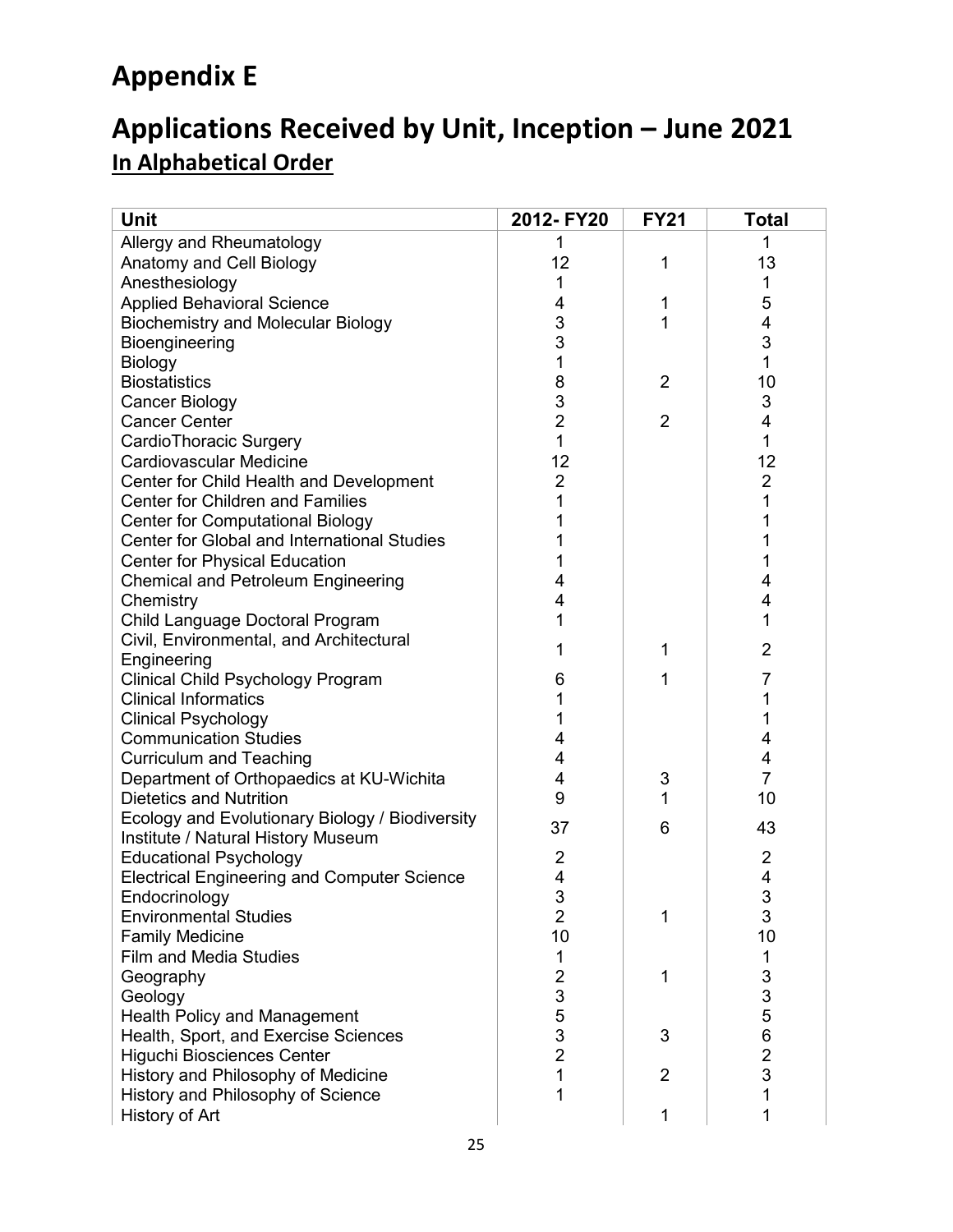| Unit                                            | 2012-FY20      | <b>FY21</b>    | <b>Total</b>   |
|-------------------------------------------------|----------------|----------------|----------------|
| <b>Hoglund Brain Imaging Center</b>             | 3              |                | 3              |
| <b>Internal Medicine</b>                        | 16             | 9              | 25             |
| Journalism                                      |                | 3              | 3              |
| Kansas Biological Survey                        | $\overline{2}$ | 1              | 3              |
| Kidney Institute                                | $\overline{2}$ |                | $\overline{2}$ |
| Linguistics                                     | 14             |                | 14             |
| Mathematics                                     | $\overline{c}$ |                | $\overline{c}$ |
| <b>Medical Oncology</b>                         | 3              |                | 3              |
| Microbiology, Molecular Genetics and Immunology | $\overline{2}$ | 1              | 3              |
| Molecular and Integrative Physiology            | 5              | 1              | 6              |
| <b>Molecular Biosciences</b>                    | 3              | $\overline{2}$ | 5              |
| Music Education and Music Therapy               | $\overline{2}$ |                | $\overline{2}$ |
| Neurology                                       | 10             |                | 10             |
| Neurosurgery                                    | 9              | $\overline{2}$ | 11             |
| Nursing                                         | 9              | 1              | 10             |
| Oncology                                        | 12             | 3              | 15             |
| Ophthalmology                                   | 5              |                | 5              |
| Orthopedic Surgery                              |                | 5              | 5              |
| Orthopedics                                     | 11             | $\overline{2}$ | 13             |
| Otolaryngology                                  | 5              | 3              | 8              |
| Pathology                                       | $\overline{2}$ |                | $\overline{2}$ |
| Pediatrics                                      | 11             |                | 11             |
| <b>Pharmaceutical Chemistry</b>                 | 2              |                | $\overline{c}$ |
| Pharmacology, Toxicology and Therapeutics       | 6              | 1              | 7              |
| <b>Pharmacy Practice</b>                        | 1              |                | 1              |
| Physical Therapy and Rehabilitation Science     | 25             | 6              | 31             |
| Physics & Astronomy                             | 4              |                | 4              |
| Physiology                                      | $\overline{2}$ |                | 2              |
| <b>Population Health</b>                        | 1              | 3              | 4              |
| Preventive Medicine and Public Health           | 16             |                | 16             |
| Psychiatry and Behavioral Sciences              | 5              | 4              | 9              |
| Psychology                                      | 24             | $\overline{2}$ | 26             |
| <b>Pulmonary and Critical Care Medicine</b>     | $\overline{2}$ |                | $\overline{2}$ |
| Radiation Oncology                              | 1              |                | 1              |
| Schiefelbusch Institute for Lifespan Studies    | $\overline{2}$ |                | 2              |
| Social Welfare                                  | 2              |                | $\overline{c}$ |
| Sociology                                       | 2              |                | $\overline{c}$ |
| <b>Special Education</b>                        | 1              |                | 1              |
| Speech, Language and Hearing                    | 2              |                | $\overline{c}$ |
| Surgery                                         | 5              |                | 5              |
| University of Kansas Transportation Center      | 1              |                | 1              |
| Urology                                         | 6              | 1              | 7              |
| Women, Gender, and Sexuality Studies            |                |                |                |
| <b>Total</b>                                    | 411            | 77             | 488            |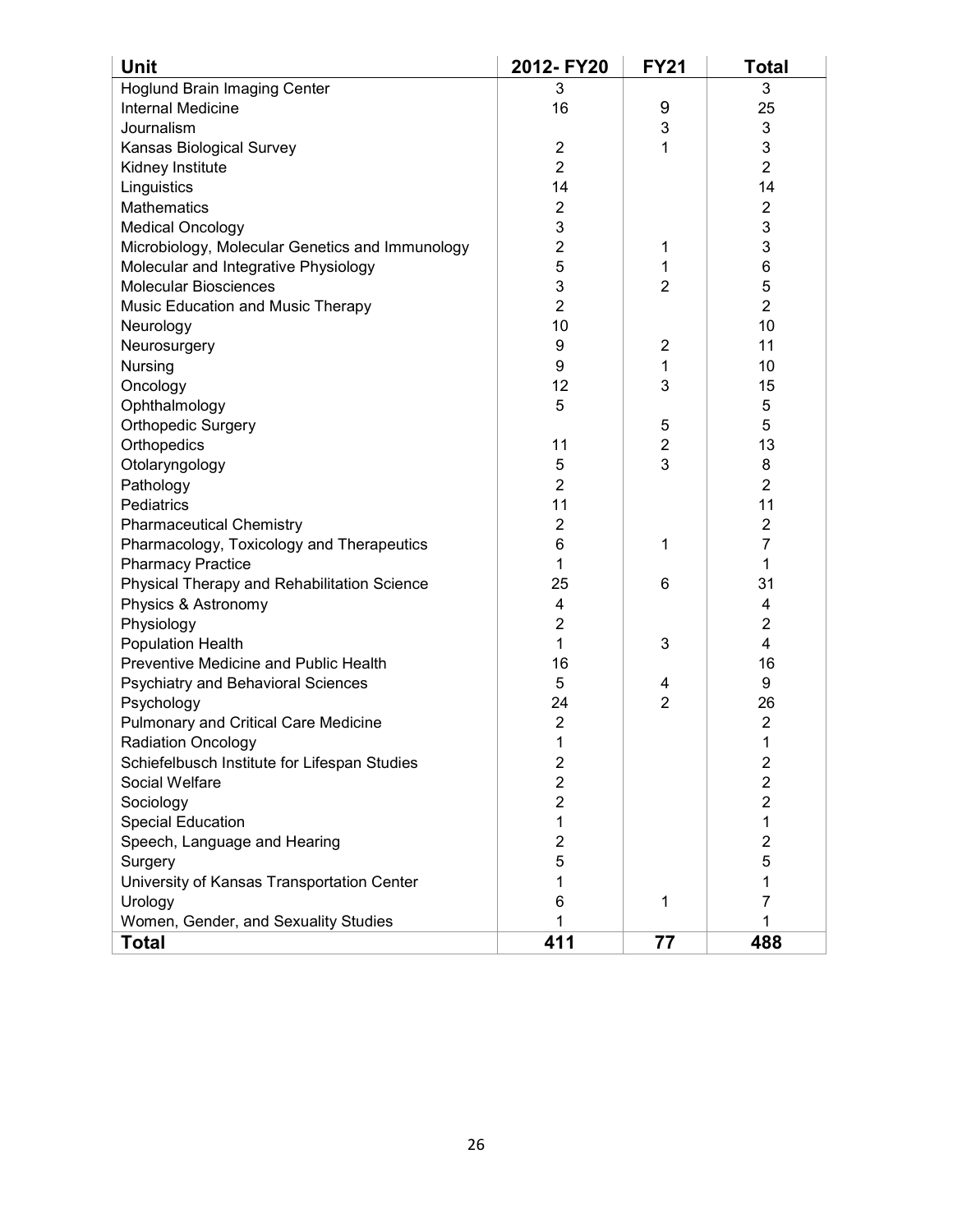# **Applications Received by Unit, Inception – June 2020 In Numerical Order**

|                                                                                        | <b>Total</b> |
|----------------------------------------------------------------------------------------|--------------|
| Ecology and Evolutionary Biology / Biodiversity<br>43<br>37<br>6                       |              |
| Institute / Natural History Museum                                                     |              |
| Physical Therapy and Rehabilitation Science<br>25<br>31<br>6                           |              |
| $\overline{2}$<br>26<br>Psychology<br>24                                               |              |
| 9<br><b>Internal Medicine</b><br>25<br>16                                              |              |
| <b>Preventive Medicine and Public Health</b><br>16<br>16                               |              |
| 12<br>3<br>15<br>Oncology                                                              |              |
| Linguistics<br>14<br>14                                                                |              |
| Orthopedics<br>11<br>$\overline{2}$<br>13                                              |              |
| Anatomy and Cell Biology<br>12<br>1<br>13                                              |              |
| <b>Cardiovascular Medicine</b><br>12<br>12                                             |              |
| 11<br>11<br>Pediatrics                                                                 |              |
| 11<br>9<br>$\overline{2}$<br>Neurosurgery                                              |              |
| 9<br>1<br>Nursing<br>10                                                                |              |
| <b>Family Medicine</b><br>10<br>10                                                     |              |
| 8<br>$\overline{2}$<br>10<br><b>Biostatistics</b>                                      |              |
| 9<br>1<br>10<br><b>Dietetics and Nutrition</b>                                         |              |
| 10<br>10<br>Neurology                                                                  |              |
| <b>Psychiatry and Behavioral Sciences</b><br>5<br>9<br>4                               |              |
| 3<br>8<br>5<br>Otolaryngology                                                          |              |
| $\overline{7}$<br>6<br>1<br>Urology                                                    |              |
| $\overline{7}$<br>3<br>Department of Orthopaedics at KU-Wichita<br>4                   |              |
| 7<br>6<br>1<br>Clinical Child Psychology Program                                       |              |
| 7<br>6<br>Pharmacology, Toxicology and Therapeutics<br>1                               |              |
| 3<br>3<br>6<br>Health, Sport, and Exercise Sciences                                    |              |
| 5<br>1<br>6<br>Molecular and Integrative Physiology                                    |              |
| 3<br>$\overline{2}$<br>5<br><b>Molecular Biosciences</b>                               |              |
| 5<br>5<br><b>Health Policy and Management</b>                                          |              |
| <b>Orthopedic Surgery</b><br>5                                                         |              |
| 1<br><b>Applied Behavioral Science</b><br>4                                            |              |
| 5<br>Surgery                                                                           |              |
| 5555<br>5<br>Ophthalmology                                                             |              |
| 4<br>1<br><b>Population Health</b><br>3                                                |              |
| $\overline{4}$<br><b>Chemical and Petroleum Engineering</b><br>4                       |              |
| Chemistry<br>4<br>4                                                                    |              |
| <b>Curriculum and Teaching</b><br>4<br>4                                               |              |
| <b>Cancer Center</b><br>2<br>$\overline{2}$<br>4                                       |              |
| <b>Electrical Engineering and Computer Science</b><br>4<br>4                           |              |
| 3<br><b>Biochemistry and Molecular Biology</b><br>4<br>1                               |              |
| <b>Communication Studies</b><br>4<br>4                                                 |              |
| 4<br>Physics & Astronomy<br>4                                                          |              |
| 3<br>3<br><b>Hoglund Brain Imaging Center</b>                                          |              |
| 3<br>Journalism<br>3                                                                   |              |
| 3<br>Geology<br>3                                                                      |              |
| Microbiology, Molecular Genetics and                                                   |              |
| 3<br>$\overline{2}$<br>1<br>Immunology                                                 |              |
| $\ensuremath{\mathsf{3}}$<br>History and Philosophy of Medicine<br>$\overline{2}$<br>1 |              |
| 3<br>3<br><b>Cancer Biology</b>                                                        |              |